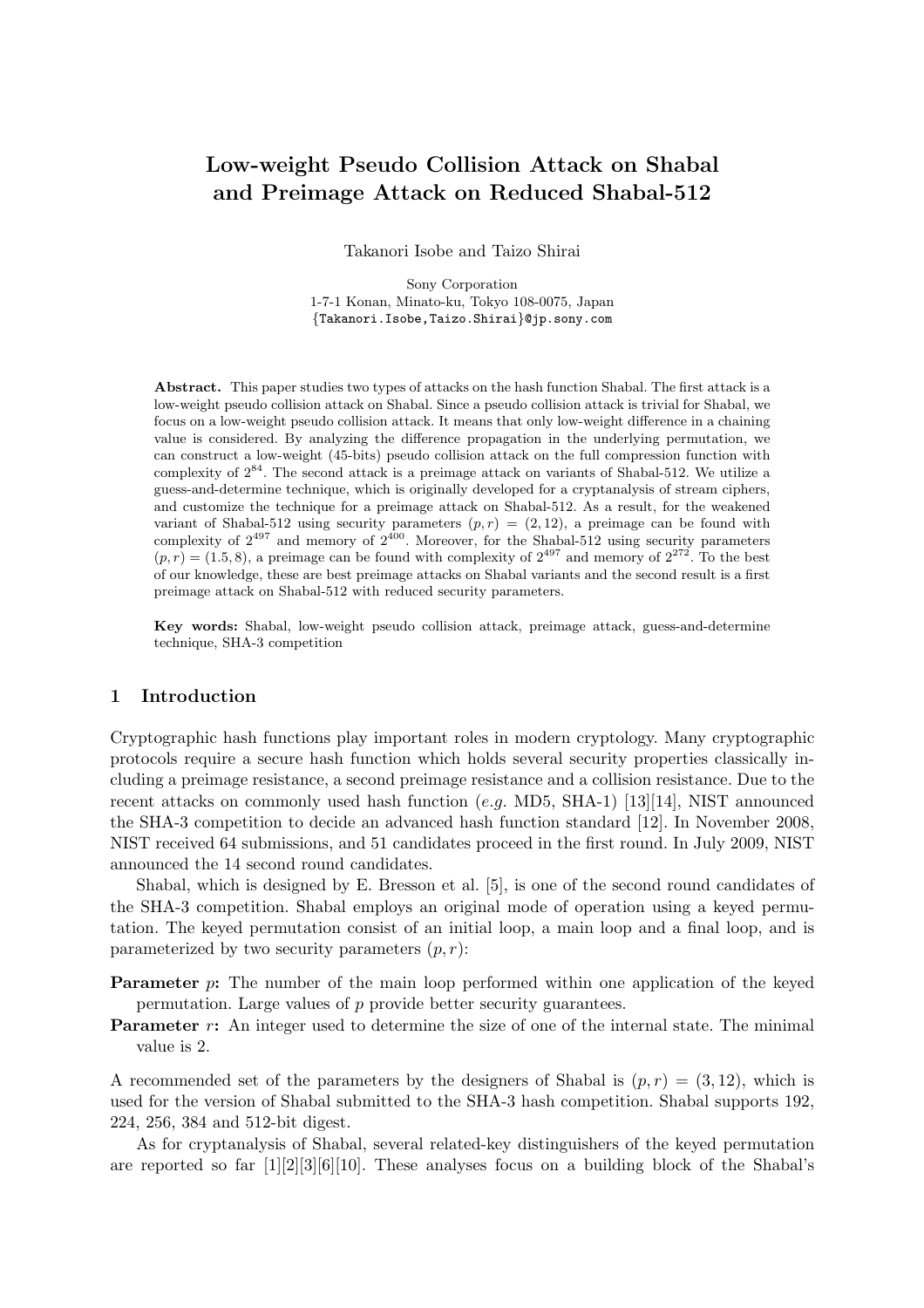**Table 1.** Summary of Our Results

| Type of attack              | Security parameters              | Complexity Memory |           | Reference         |
|-----------------------------|----------------------------------|-------------------|-----------|-------------------|
| Low-weight pseudo collision |                                  |                   |           |                   |
| on the compression function |                                  |                   |           |                   |
| of Shabal                   | (3, 12)                          | $2^{84}$          |           | This paper        |
| (difference: 45 bits)       |                                  |                   |           |                   |
| (out of 1408 bits))         |                                  |                   |           |                   |
|                             | $(1, 12)$ without the final loop | $2^{448}$         | not given | $\vert 5 \vert$ . |
| Preimage attack on          | $(2, 12)$ without the final loop | $2^{497}$         | $2^{400}$ | This paper        |
| reduced Shabal-512          | (1.5, 8)                         | $2^{497}$         | $2^{272}$ | This paper        |
|                             |                                  |                   |           |                   |

compression function, and do not lead to an attack of Shabal hash function. Cryptanalysis of reduced Shabal has been reported only in a designer's self evaluation so far.

In this paper, we show new results on two kinds of attacks on Shabal hash function, they are a low-weight pseudo collision attack and a preimage attack.

**A low-weight pseudo collision attack** is a variant of a pseudo collision attack. In a normal setting of the pseudo collision attack, an attacker inserts a difference not only into message blocks but also into a chaining value. Finding a pseudo collision is trivial for Shabal, because the compression function of Shabal is invertible.

In this paper, we focus on a low-weight pseudo collision which considers only a low-weight difference in a chaining value. In order to construct a low-weight pseudo collision on Shabal, we use the linearization technique to analyze behaviors of differences and search an differential path effectively. As a result, we can construct a low-weight (45-bits) pseudo collision attack on the full compression function of Shabal with complexity of  $2^{84}$ . In other word, the input chaining value has 45-bit difference and other 1363 (= 512 + 512 + 384*−*45) bits do not have difference. Since a low-weight pseudo collision attack can also be seen as a near collision attack with respect to the inverse of the compression function, we consider that it reveals potential of the diffusion property of the Shabal. Although our result does not threat the claimed security of Shabal due to that this is a pseudo collision setting, this shows that the differential property of the compression function of Shabal is not ideal. The result of the attack is summarized in Table 1.

The other result is a **preimage attack** on Shabal's variants. A preimage attack on the weakened variant, Shabal-512 without the final loop, have been analyzed by designers [5]. The weakened variant using security parameters  $(p, r) = (1, 12)$  does not hold preimage resistance. The preimage attack utilizes the weakness of the compression function that a part of the output of the inverse of the compression function can be controlled by an input message block. Since the same attack is not successful on the weakened variant using  $(p, r) = (2, 12)$ , the current record of the preimage attack is only the weakened variant using  $(p, r) = (1, 12)$ .

In this paper, we propose a novel approach using a guess-and-determine technique for controlling a part of the output of the inverse of the compression function. The technique enable a preimage attack on the weakened variant using  $(p, r) = (2, 12)$ . Moreover, we show an attack on the Shabal-512 using  $(p, r) = (1.5, 8)$  including the final loop. This result is a first preimage attack on the Shabal-512 with reduced security parameters. The results of the attack are summarized in Table 1.

This paper is organized as follows. Brief descriptions of Shabal are given in Section 2. A low-weight pseudo collision attack on Shabal is shown in Section 3. The preimage attacks on two variant of Shabal-512 are shown in Section 4. Section 5 concludes this paper.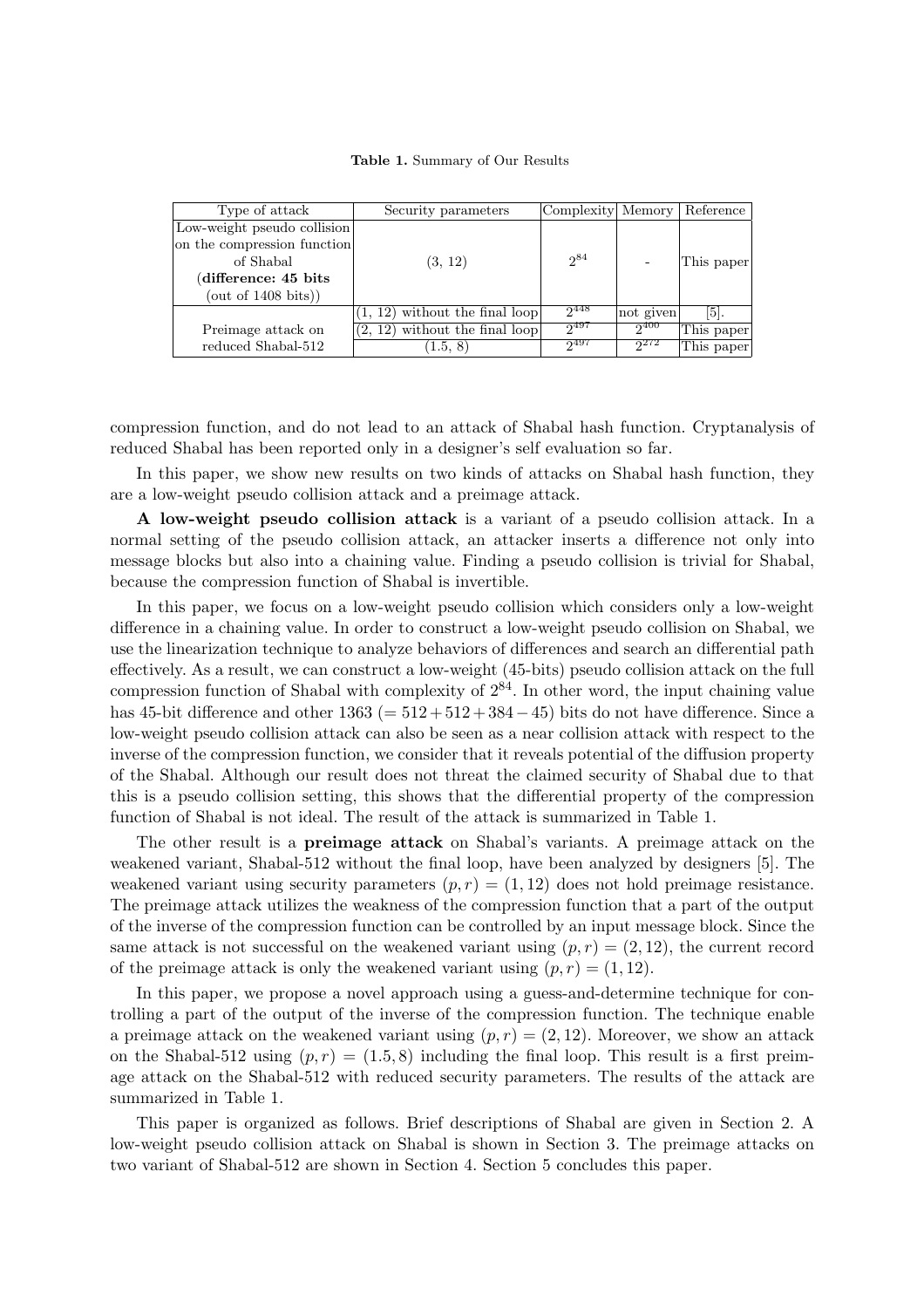

**Fig. 1.** The Mode of Operation of Shabal

## **2 Description of Shabal**

In this section, we provide a brief description of the hash function Shabal [5].

#### **2.1 Mode of Operation**

Shabal employs an original mode of operation based on a keyed permutation which is called *P*. The mode of operation is shown in Fig 1. In the mode of operation, the internal state consists of three parts  $(A, B, C)$  whose sizes are  $32 \times r$ , 512 and 512 respectively. *r* is one of the tunable security parameters. Let  $A_i$ ,  $B_i$ , and  $C_i$  be the *i*-th internal states  $(0 \le i)$ , and  $A_0$ ,  $B_0$  and  $C_0$ are initialization vectors *IV*.  $M_i$  is the *i*-th message block of 512 bits  $(0 < i)$ .

When a message block  $M_{i+1}$  and a internal state  $(A_i, B_i, C_i)$  are given, the compression function *R* computes a new internal state  $(A_{i+1}, B_{i+1}, C_{i+1})$  as follows:

$$
(A_{i+1}, C_{i+1}) = \mathcal{P}_{M_{i+1}, C_i}(A_i \oplus W_{i+1}, B_i + M_{i+1}),
$$
  
\n
$$
B_{i+1} = C_i - M_{i+1}.
$$

*W*<sup>*i*</sup> is a 64-bit counter incremented at each compression function, and  $\mathcal{P}_{M_{i+1},C_i}$  denotes that  $M_{i+1}$  and  $C_i$  act as the key of *P*. Arithmetic operations + and − are wordwise ones with respected to 32-bit words, and *⊕* is an XOR operation. The mode of operation of Shabal repeat this calculation until the last message block. After that, three additional compression functions using the last message block are repeatedly performed without incrementing the counter. Finally a hash value is output by truncating *C* of the internal state.

#### **2.2 Keyed Permutation** *P*

In each compression function, the keyed permutation  $P$  takes four inputs  $A, B, C$  and  $M$ , and outputs updated *A* and *B*. In the permutation  $P$ , *B*, *C* and *M* are regarded as  $16 \times 32$ -bits words, and A is  $r \times 32$ -bit words, respectively. A[*i*] denotes the *i*-th word of A. Then the definition of *P* is shown as in Table 2.

In Table 2, ≪, *∧* and *¬* are a left rotation, a bitwise AND and a bitwise complement, respectively. The definition of the final loop in Table 2 is for the version of  $r = 12$ . If a different value of the parameter *r* is used, the definition of the final loop is changed. The detailed rule is described in Appendix C. The recommended set of the parameters by the designers of Shabal is  $(p, r) = (3, 12)$ , which is used for the version of Shabal submitted to the SHA-3 competition.

### **3 Low-weight Pseudo Collision Attack on Shabal**

In this section, we explain a low-weight pseudo collision attack on Shabal which is one of our main contribution. To construct a low-weight pseudo collision attack, we insert a few differences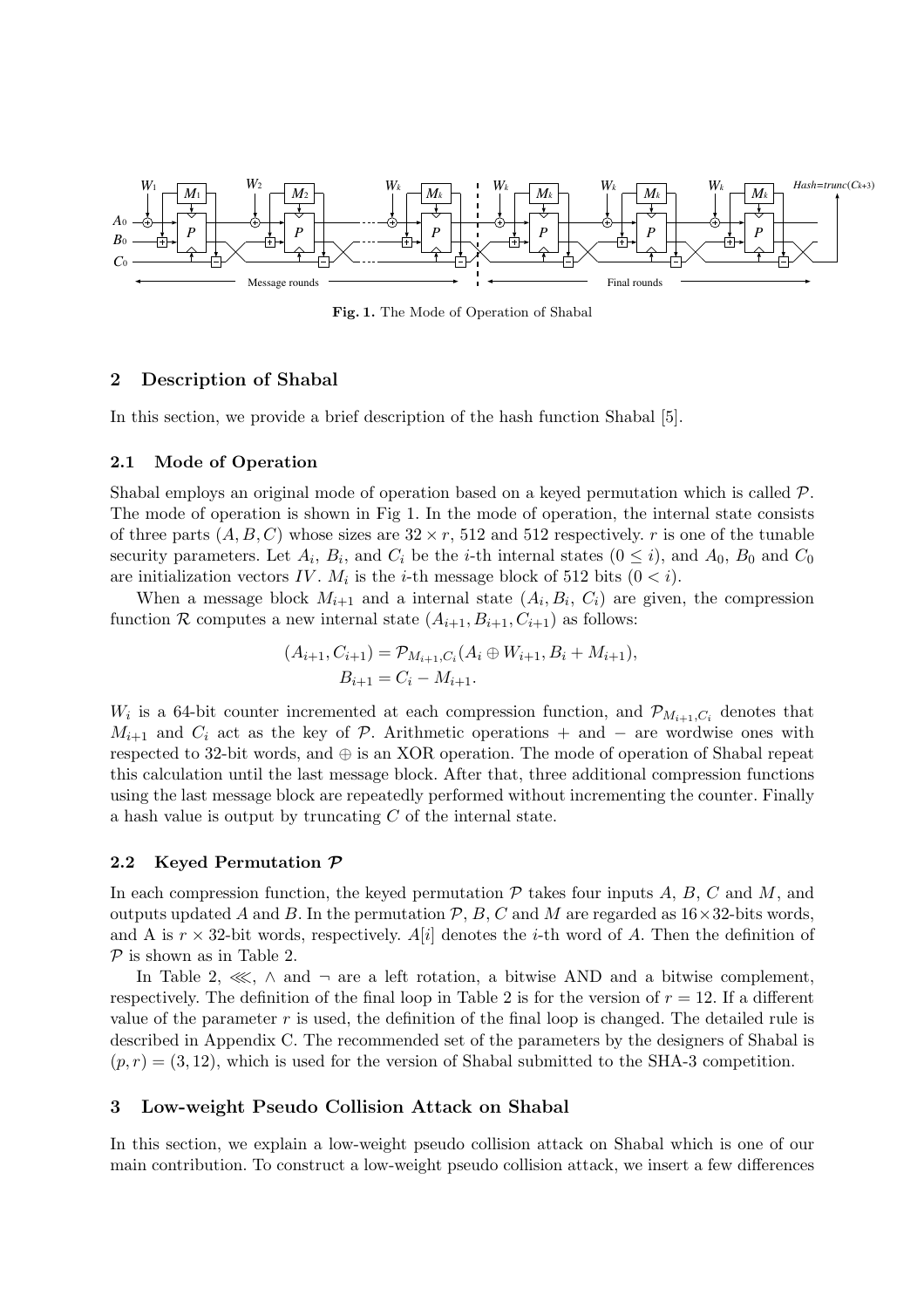**Table 2.** Permutation *P*

```
* initial loop */for i = 0 to 15 do
   B[i] \leftarrow B[i] \ll 17,
end for
/* main loop */for j = 0 to p - 1 do
   for i = 0 to 15 do
      A[i+16j \bmod r] \leftarrow 3 \times (A[i+16j \bmod r]) \oplus C[8-i \bmod 16] \oplus 5 \times (A[i-1+16j \bmod r] \lll 15))\oplus M[i] \oplus B[i + 13 \mod 16] \oplus (B[i + 9 \mod 16] \land \neg B[i + 6 \mod 16]),B[i] \leftarrow (B[i] \lll 1) \oplus \neg A[i+16j \text{ mod } r],end for
end for
 * final loop */for j = 0 to 35 do
  A[i \mod r] \leftarrow A[i \mod r] + C[i+3 \mod 16].end for
```
into a message and analyze propagation of the message difference through the inversion of the compression function. Let the inverse of the compression function be  $\mathcal{R}^{-1}$ . We need to search a differential path in which an output of *<sup>R</sup>−*<sup>1</sup> is a low-weight difference to mount a low-weight pseudo collision attack. In the course of our study, we first show a near collision attack on  $\mathcal{R}^{-1}$ . After finding a near collision attack of *<sup>R</sup>−*<sup>1</sup> , it is converted into the low-weight pseudo collision attack on the compression function of Shabal.

## **3.1** Inverse of the Compression Function :  $\mathcal{R}^{-1}$

To begin with, since we need to analyze the compression function *<sup>R</sup>* backward, we use *<sup>R</sup>−*<sup>1</sup> defined as follows:

$$
C_i = B_{i+1} + M_{i+1},\tag{1}
$$

$$
(A'_i, B'_i) = P_{M_{i+1}, C_i}^{-1}(A_{i+1}, C_{i+1}),
$$
\n(2)

$$
(A_i, B_i, C_i) = (A'_i \oplus W_{i+1}, B'_i - M_{i+1}, C_i),
$$
\n(3)

where the inverse of the permutation  $P$  in Eq. (2) is defined as in Table 3, and  $A_i'$  and  $B_i'$  are intermediate values of  $A_i$  and  $B_i$ , respectively. In Table 3,  $\gg$  denotes a right rotation.

#### **3.2 Linearization of Nonlinear Operations**

In order to analyze propagation of differences, we study behaviors of differences through the nonlinear operations in  $\mathcal{R}^{-1}$ . Here we consider XOR differences in the analysis of  $\mathcal{R}^{-1}$ .

*<sup>R</sup>−*<sup>1</sup> includes five nonlinear operations: a wordwise addition + , a wordwise subtraction *−*, a multiplication by 3*−*<sup>1</sup> , a multiplication by 5 and a bitwise AND. To search difference propagation path in  $\mathcal{R}^{-1}$  effectively, we use a linear approximation technique for these operations except AND. Differential probability of an addition was studied by Lipmaa and Moriai [11], we use their result to calculate difference probabilities.

Equations of the linear approximation and its probabilities used in our attack are as follows: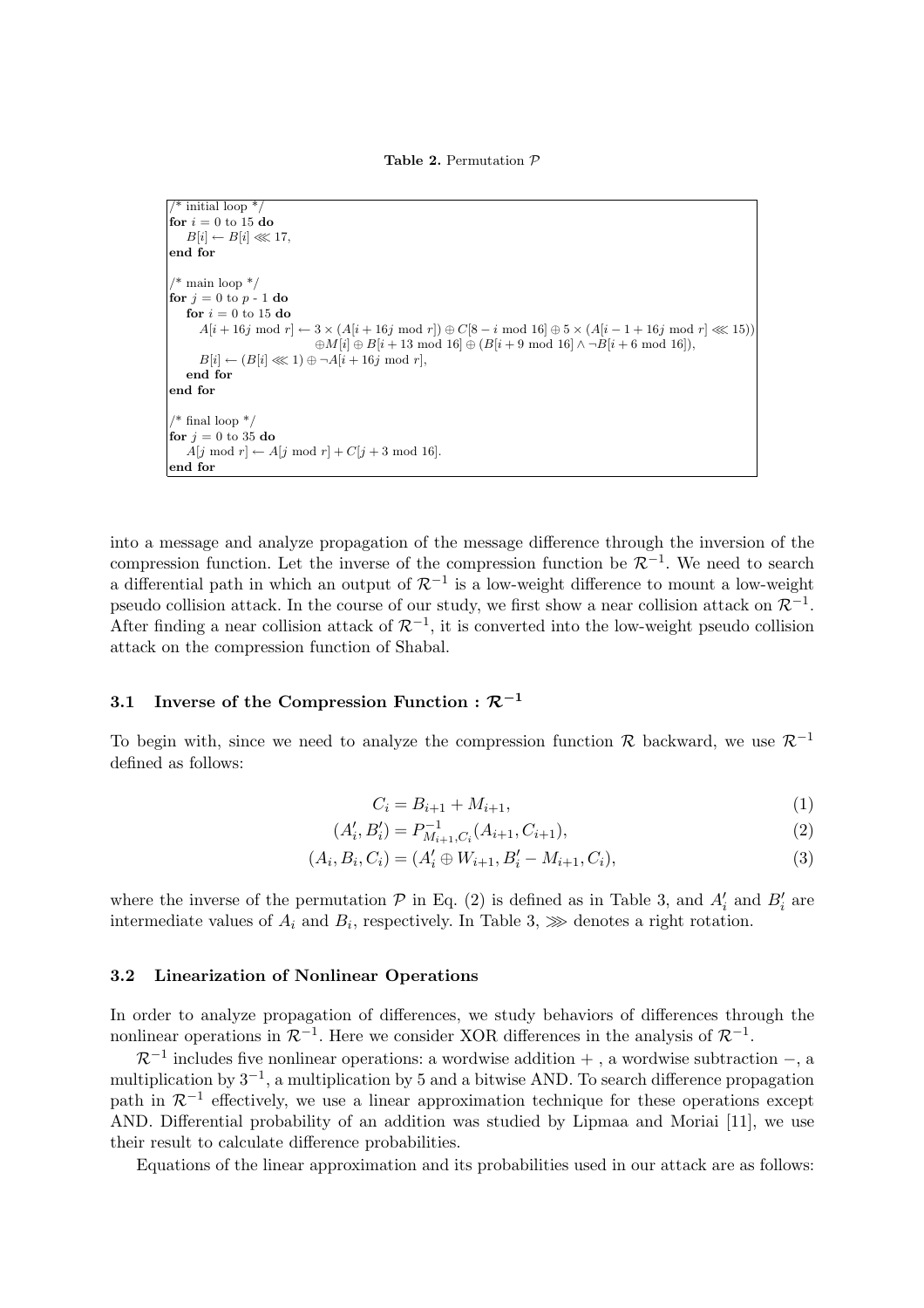**Table 3.** Inverse of the Permutation *P*

```
/* inverse of the final loop */
for j = 35 to 0 do
   A[j \text{ mod } r] \leftarrow A[j \text{ mod } r] - C[j + 3 \text{ mod } 16],end for
\frac{*}{*} inverse of the main loop \frac{*}{*}for j = p - 1 to 0 do
   for i = 15 to 0 do
     B[i] \leftarrow (B[i] \oplus \neg A[i + 16j \mod r]) \ggg 1,
      A[i + 16j \mod r] \leftarrow 3^{-1} \times (A[i + 16j \mod r] \oplus B[i + 13 \mod 16]⊕(B[i + 9 mod 16] ∧ ¬B[i + 6 mod 16]) ⊕ M[i])
                             ⊕C[8 − i mod 16] ⊕ A[i + 16j mod r] ⊕5 × (A[i − 1 + 16j mod r] ≪ 15))
   end for
end for
/* inverse of the initial loop */for i = 15 to 0 do
 B[i] \leftarrow B[i] \ggg 17,
end for
```
**Wordwise Addition and Subtraction:** With respect to differences  $\alpha$  and  $\beta$  for two inputs *x* and *y*, we use the following equation of the linear approximation:

$$
(x+y) \oplus ((x \oplus \alpha) + (y \oplus \beta)) = \alpha \oplus \beta. \tag{4}
$$

The probability for Eq. (4) is  $2^{-wt((\alpha \vee \beta) \wedge 2^{31}-1)}$ , where  $wt(x)$  is the number of nonzero elements of *x*, and *∨* is a bitwise OR. The linear approximation holds when there is no difference in carries. The linear approximation and the probability of subtraction are same as addition, because the subtraction can be expressed as the addition by a bitwise complement.

**Multiplication by** 5: With respect to difference  $\alpha$  for an input x, we use the following equation of the linear approximation,

$$
(x \times 5) \oplus ((x \oplus \alpha) \times 5) = (\alpha \ll 2) \oplus \alpha.
$$
 (5)

The probability for Eq. (5) is  $2^{-wt((\alpha \ll 2)\lor \alpha)\land 011...100_{32})}$ . The linear approximation has the same linearization form as multiplication by 9 treated by Indesteege and Preneel [8]. As well as [8], the dependency between x and  $(x \ll 2)$  is ignored, because we suppose that the weight of differences  $\alpha$  is low.

**Multiplication by**  $3^{-1}$ : With respect to difference  $\alpha$ , we use the following equation of the linear approximation,

$$
(x \times 3^{-1}) \oplus ((x \oplus \alpha) \times 3^{-1}) = \gamma,
$$
\n(6)

The probability for Eq. (6) is  $2^{-wt((\gamma \ll 1)\lor \gamma)\land 011...110_{32})}$ . In this equation,  $\gamma = g^{-1}(\alpha)$  and  $g(\gamma) = \gamma \oplus (\gamma \ll 1)$ .  $g^{-1}(\alpha)$  can be computed by determining from LSB to MSB of  $\gamma$  in each bit as follows:  $\gamma_0 = \alpha_0, \gamma_1 = \alpha_1 \oplus \gamma_0, ..., \gamma_{31} = \alpha_{31} \oplus \gamma_{30}$ , where  $\gamma_0$  is LSB of  $\gamma$ , and  $\alpha_0$  is LSB of  $\alpha$ , respectively.

For AND, we do not use any linear approximation. Given input differences *α* and *β* for the AND operation, the number of output difference patterns are  $2^{wt(\alpha \vee \beta)}$ , and each output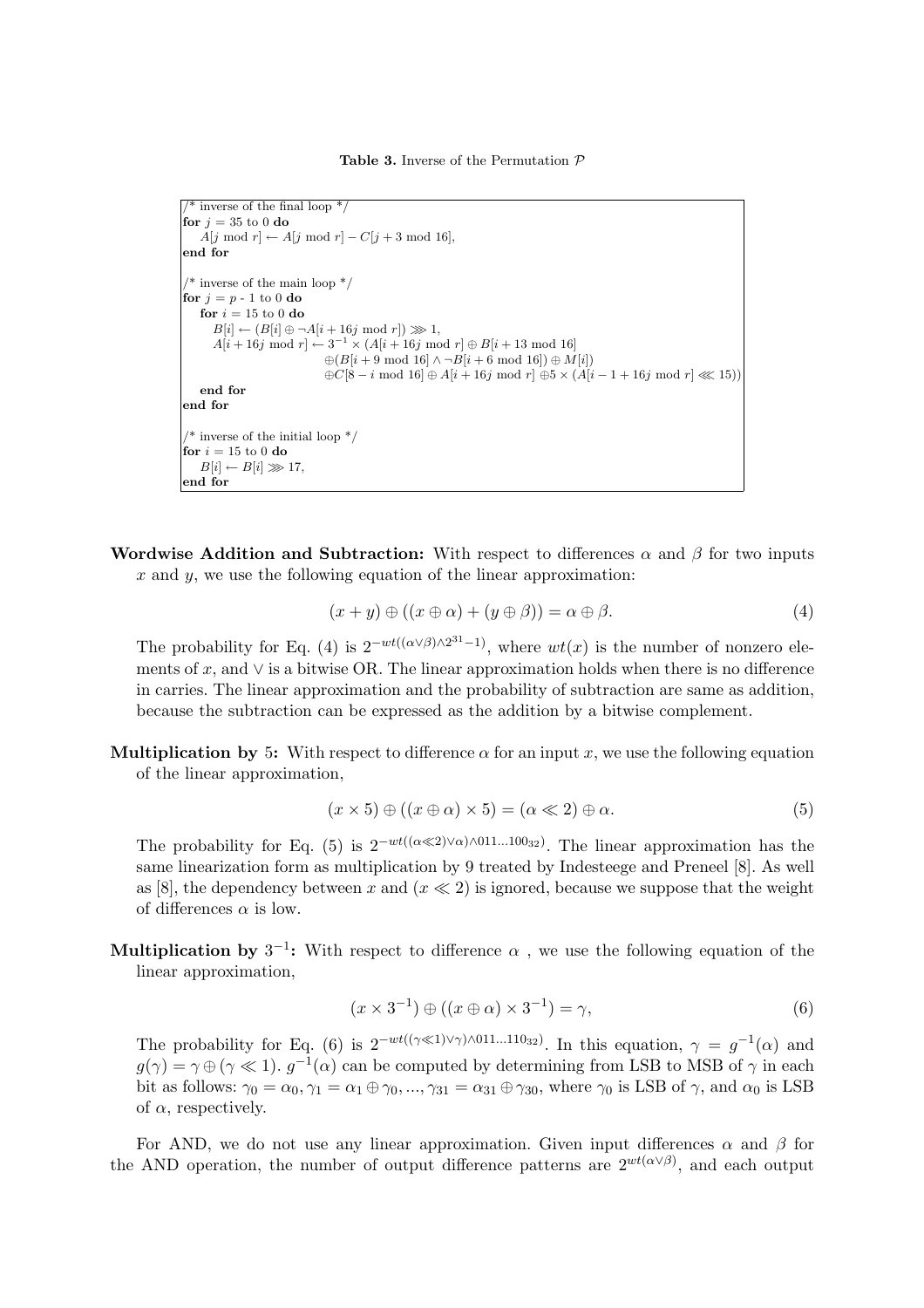difference pattern have the same probability, that is  $2^{-wt(\alpha \vee \beta)}$ . Since we suppose that  $\alpha$  and  $\beta$ are low weight, this probability is high enough. Hence, we consider that AND operation is useful to construct a differential path with high probability.

#### **3.3 Path Search Methodology**

In this section, we introduce a search method to find a differential path with high probability such that the output of  $\mathcal{R}^{-1}$  has low-weight differences. As previously described, we insert a few differences into the message block and analyze difference propagation in *<sup>R</sup>−*<sup>1</sup> . Actually, we insert only 1-bit difference into MSB of  $M[0]_{i+1}$ .

From Eq. (1), the 1-bit difference of  $M[0]_{i+1}$  propagates to the MSB of  $C_i[0]$  with probability of 1. Thus, 2-bit differences go into  $\mathcal{P}_{M,C}^{-1}$ . In the inverse of the final loop, difference of *C* propagates to *A*. Let  $A[48]$ , ...,  $A[59]$  and  $B[48]$ , ...,  $B[63]$  be inputs *A* and *B* of the inverse of the main loop, and  $A[0],..., A[11]$  and  $B[0],..., B[15]$  be the outputs of it. After the inverse of the final loop, MSBs of A[49] and A[53] have differences by MSB of *C*[0] with probability of 1.

Then we start a path search from the start of the inverse of the main loop. By using the above notation of *A* and *B*, operations of the inverse of the main loop are expressed as follows:

$$
A[i] = 3^{-1} \times (A[i + 12] \oplus (\neg B[i + 6] \cdot B[i + 9]) \oplus B[i + 13] \oplus M[i])
$$

$$
\oplus C[8-i] \oplus (5 \times (A[i+11] \lll 15)), \tag{7}
$$

$$
B[i] = (B[i + 16] \oplus \neg A[i + 12]) \ggg 1,\tag{8}
$$

The path search for the inverse of the main loop is divided into two phases : an automatic search phase and a manual search phase.

In the automatic search phase, we utilize an aforementioned linear approximation technique. The loop contains three nonlinear operations such as a multiplication by 3*−*<sup>1</sup> , a multiplication by 5, and AND. For a multiplication by 3*−*<sup>1</sup> , we use Eq. (6). For a multiplication by 5, we use Eq. (5) and additional difference patterns such that *i*-th input difference changes  $i, (i + 1)$  and  $(i+2)$ -th differences, where  $i = 12, 13, 14$ . Each probability is  $2^{-3}$ , which is calculated by [11]. For AND, we consider all possible difference patterns for each the input difference pattern. Using this method, we search the path automatically for the first 32 steps of the inverse of the main loop (in other view, it is the last 32 steps for the main loop) and find the path in which the weight of difference of *A* and *B* at the 32nd step is the smallest.

After that, for the last 16 step, we search the path manually. In this phase, we use not only linear approximations used in the automatic search phase but also other linear approximations which have even low probabilities for 3*−*<sup>1</sup> and 5 to minimize the weight of the differences at 48th step. The reason is that when it is converted to a pseudo collision attack, probability of this phase can be increased by a technique similar to the message modification [13][14]. We will explain the detail of the technique in Sect.3.5.

## **3.4 Near Collision Attack on** *<sup>R</sup>*−**<sup>1</sup>**

By using the above search methodology, we found a differential path which can be used for the near collision attack on *<sup>R</sup>−*<sup>1</sup> . Table 8 in Appendix A shows the obtained differential path. In the path, inputs *A*, *C* and *M* have 4 bits differences, that is, MSBs of *A*[49]*, A*[53]*, C*[0] and *M*[0]. Through the inverse of the main loop, the outputs  $A[0],..., A[11]$  and  $B[0],..., B[15]$  have 15 bits and 28 bits differences, respectively. Since the inverse of the initial loop does not increase the number of differences,  $A_i'$  and  $B_i'$  also have 15 bits and 28 bits differences with probability of  $2^{-156}$ . After the operation of Eq. (3),  $B_i$  have 29 (=28 + 1) difference with probability of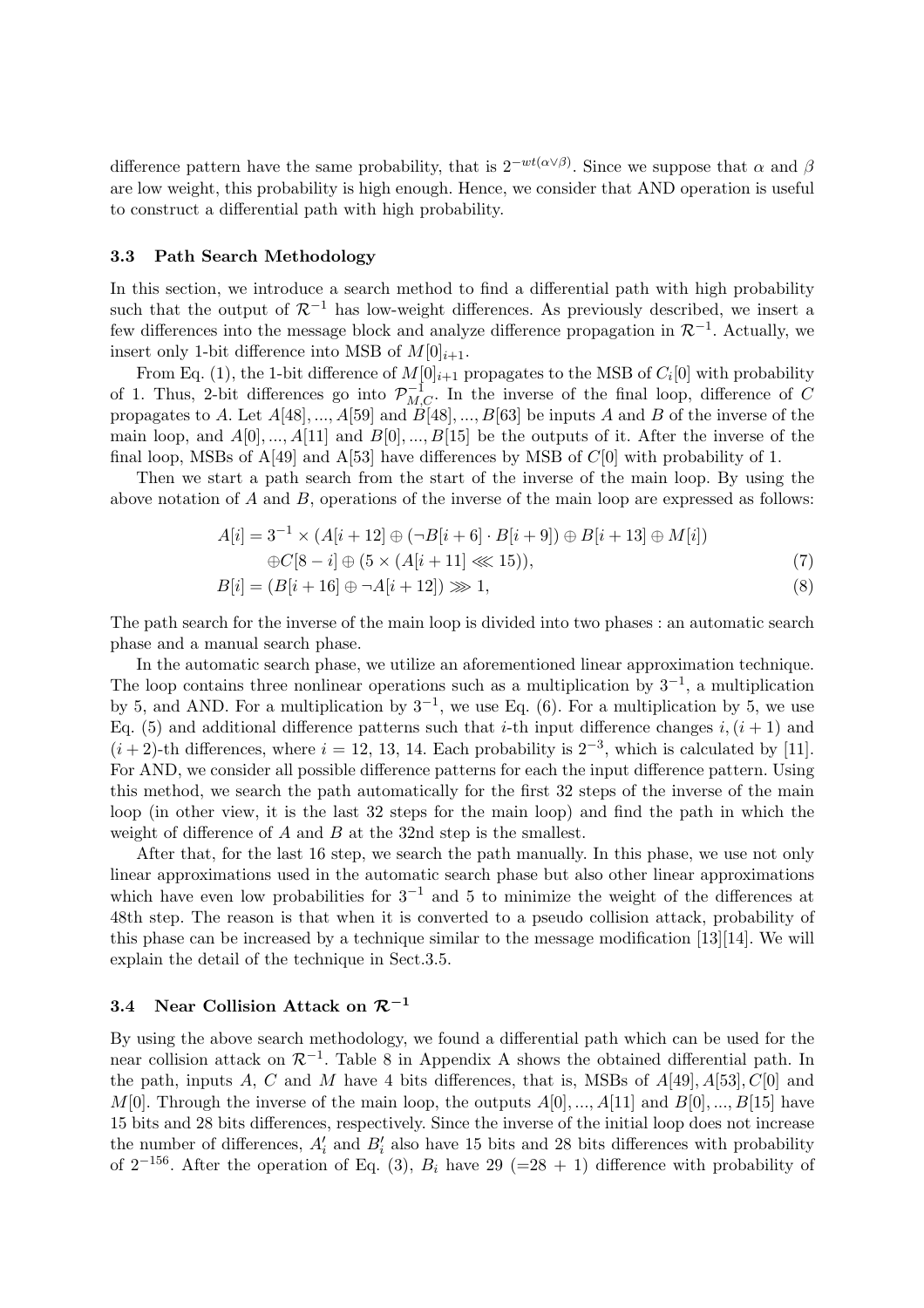$2^{-28(=-(29-1))}$  due to  $B'_i$  and  $M_{i+1}$  with Eq. (4) and its probability. As a result, outputs of  $\mathcal{R}^{-1}$ have  $45(=15+29+1)$  bit differences.

This result can be seen as a near collision of  $\mathcal{R}^{-1}$ . Thus,  $1363(=512 + 512 - 384 - 45)$ -bit near collision of  $\mathcal{R}^{-1}$  with probability of  $2^{-184(=-(156+28))}$  is obtained by this analysis.

### **3.5 Constructing a Low-weight Pseudo Collision Attack**

Next, we construct a low-weight pseudo collision attack from the near collision of the *<sup>R</sup>−*<sup>1</sup> . Obviously, when we insert the above 45 bits difference into  $A_i, B_i$  and  $C_i$ , a colliding message can be found with complexity of  $2^{184}$ . Moreover, we can improve the attack by the modification technique similar to [13][14]. Table 9 in Appendix B shows sufficient conditions in the first 16 steps of the main loop for the path of Table 8. In order to improve the attack, we choose  $A_{i+1}$ ,  $B_{i+1}$ ,  $C_{i+1}$  and  $M_{i+1}$  which satisfy as many sufficient conditions as possible.

First, we choose the  $B_i' (= B_i + M_{i+1})$  satisfying conditions of AND. For AND, 21 conditions (out of 38) holds by choosing  $B'[6], ..., B'[15]$ . Next, we choose  $M_{i+1}$  such that a difference act like Eq. (4) in the operation  $(B_i' - M_{i+1})$ . Since the weight of the difference of  $B_i'$  is only 28, the degree of freedom of  $M_{i+1}$  remain sufficiently yet. After that, we choose  $A_i' (= A_i \oplus W_i)$ and  $C_i$ , and use the remaining freedom of  $M_{i+1}$  to satisfy the conditions of  $\times 3$  and  $\times 5$ . In particular, since each word of  $C_i$  and  $M_{i+1}$  are used once in the first 16 steps, and  $A_i$  are used once in the first 12 step, we choose each word to satisfy conditions step by step. Thus, by the modification, 72 condition holds (out of 89) in the first 16 steps, and differences act like Eq. (4) in the operations of  $(B_i - M_{i+1})$ .

Consequently, when we insert the obtained 45 difference into  $A_i, B_i$  and  $C_i$ , a colliding message can be found with complexity of 284(=184*−*72*−*28) .

#### **3.6 Discussion**

We summarize two results described in this section as:

- 1. 1363-bit (out of 1408 bits) near collision attack on the inverse of the compression function *R*<sup>−1</sup> with complexity of  $2^{184}$ .
- 2. Low-weight pseudo collision attack (45 bits) on the compression function  $\mathcal R$  with complexity of  $2^{84}$ .

The first result shows efficiency of the diffusion property of the inverse of compression function *R*<sup>−1</sup>. We reveal that 1-bit message difference diffuses only 45 (out of 1408) bit through  $\mathcal{R}^{-1}$  in a certain setting. We expect that this result might be useful to construct a collision attack with multi block setting as in [4]. But, we could not find such a differential path so far, thus this is an open problem. Although these result does not threat the claimed security of Shabal due to that this is a pseudo collision setting, these results show that the compression function of Shabal has the non-ideal differential property.

#### **4 Preimage Attack on Reduced Shabal-512**

In this section, we consider a preimage attack on variants of Shabal-512. In [5], preimage attacks on the weakened variants of Shabal-512 that is without the final loop in  $P$  have been analyzed<sup>1</sup>. The weakened variant of Shabal-512 using security parameter  $(p, r) = (1, 12)$  does not hold the preimage resistance.

 $1$  The variant is called Weakinson-NoFinalUpdateA in [5]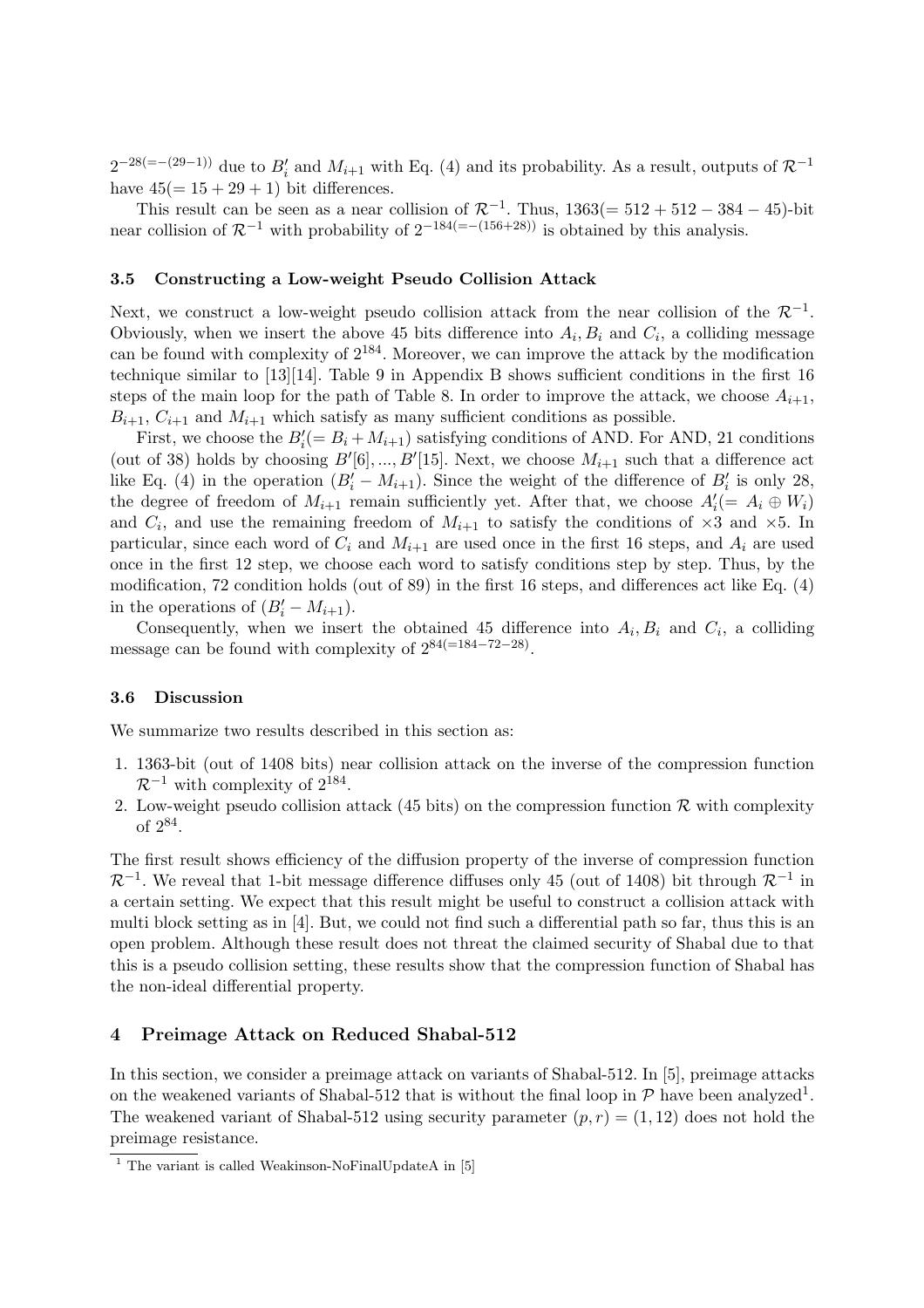

**Fig. 2.** Outline of the Preimage Attack

The preimage attack utilizes the weakness of the inverse of the compression function *<sup>R</sup>−*<sup>1</sup> : if  $A_{i+1}, B_{i+1}$  and  $C_{i+1}$  are given as inputs of  $\mathcal{R}^{-1}$ , the attacker is able to find a message  $M_{i+1}$  such that  $B_i$  has any predetermined value. Since the same attack is not successful on the weakened variant using  $(p, r) = (2, 12)$ , the current record of the preimage attack is only the weakened variant using  $(p, r) = (1, 12)$ .

In this section, two kinds of preimage attack are shown. First, we propose a novel preimage attack on the weakened variant of Shabal-512 using  $(p, r) = (2, 12)$ . Although this attack is based on the same weakness of  $\mathcal{R}^{-1}$  as [5], we use an advanced technique to find  $M_{i+1}$  such that *B<sup>i</sup>* has any predetermined value. Second, this technique can be applied to the Shabal-512 with  $(p, r) = (1.5, 8)$  including the final loop. This is the first preimage attack on Shabal-512 with reduced security parameters.

#### **4.1 Basic Framework of the Preimage Attack**

First, we explain a basic framework for a preimage attack on the variant of Shabal-512. This framework is same as [5]. Let *digest* be a given hash value and *M* be a *k*-block message as a preimage of the *digest* to be calculated, where *k* is an arbitrary integer more than 5. The outline of the preimage attack is shown in Fig 2. We split  $M$  into three parts : the first  $k_1$ blocks, the next two intermediate blocks, and the last  $(k - k_1 - 2)$  blocks. For the first  $k_1$ blocks, we randomly choose  $M_1, ..., M_{k_1}$  and compute  $(A_{k_1}, B_{k_1}, C_{k_1})$ . For the last  $(k - k_1 - 2)$ block, we set *digest* as  $C_{k+3}$  part and choose the other parts  $A_{k+3}$  and  $B_{k+3}$  randomly, where  $A_{k+3}$ ,  $B_{k+3}$  and  $C_{k+3}$  are values after final three compression functions. After that, similarly, we randomly choose  $M_{k_1+3}, ..., M_k$  and compute  $(A_{k_1+2}, B_{k_1+2}, C_{k_1+2})$  backward. Then, for the two intermediate blocks, we use the meet-in-the-middle approach [9].

Since the size of the meet point  $(A_{k_1+1}, B_{k_1+1}, C_{k_1+1})$  is too large, *e.g.* for  $r=12$ , 1408 bits, the straight meet-in-the-middle approach does not work. Thus, we utilize these two intermediate message blocks,  $M_{k_1+1}$  and  $M_{k_1+2}$ , to reduce the size of the meet point. In particular, we aim to fix  $B_{k_1+1}$  to an arbitrary value  $\beta$  to reduce the size of the meet point. In the forward process, it is noticed that  $B_{k_1+1}$  can be controlled easily by choosing  $M_{k_1+1} = C_{k_1} - \beta$ . In the backward process, if  $B_{k_1+1}$  can be also fixed to  $\beta$ , the size of the meet point is reduced to  $(A_{k_1+1}, C_{k_1+1})$  from  $(A_{k_1+1}, B_{k_1+1}, C_{k_1+1})$ . Therefore, more effective meet-in-the-preimage attack can be executed. Our goal is to find  $M_{k_1+2}$  such that  $B_{k_1+1}$  will be  $\beta$  in the backward process effectively.

#### **4.2 Guess-and-Determine Technique**

We use a guess-and-determine (GD) technique to find  $M_{k_1+2}$  effectively such that  $B_{k_1+1}$  is  $\beta$  in the backward process. Originally the GD technique is developed for attacks of wordwise stream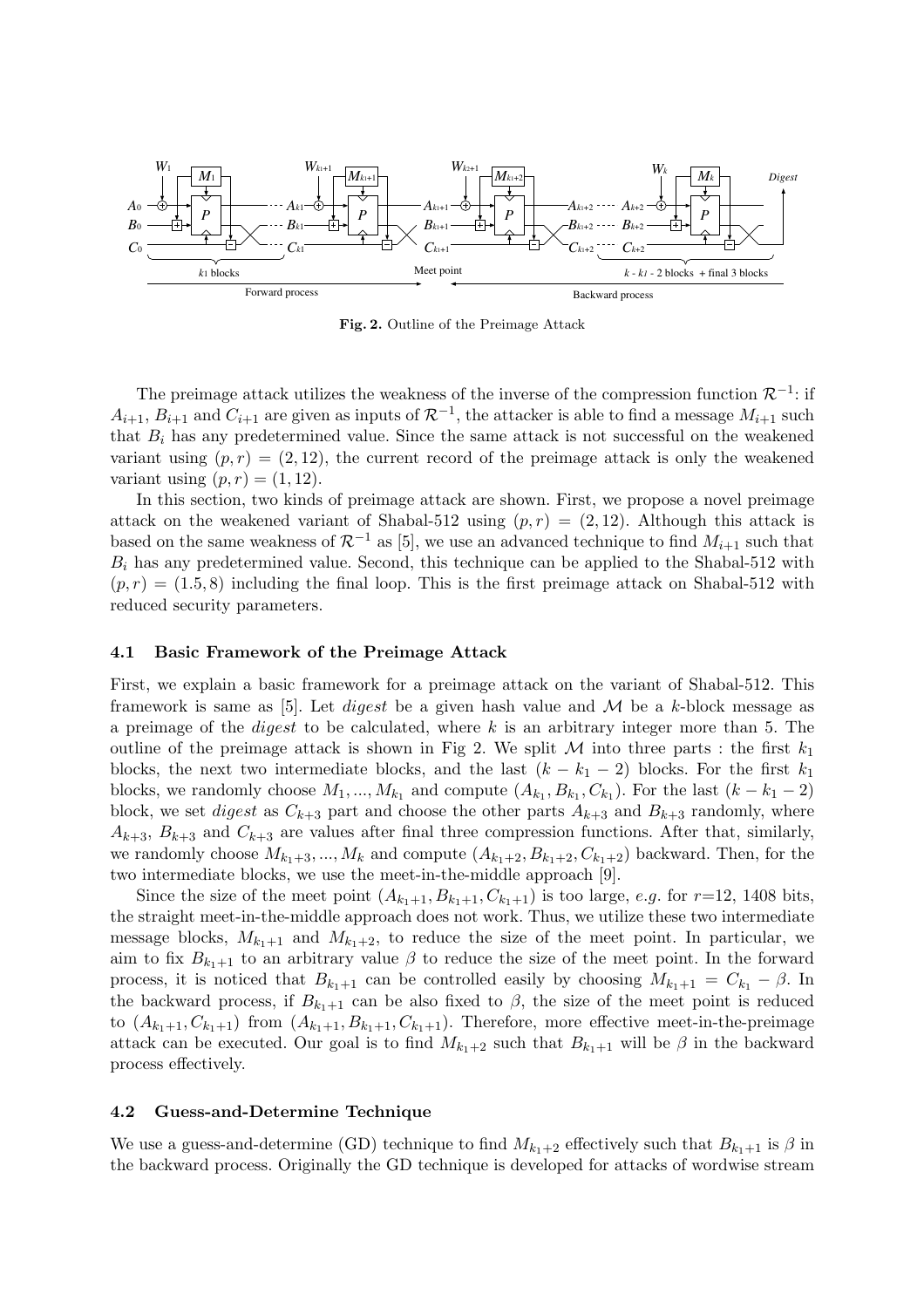ciphers [7]. Since the permutation of Shabal is similar to a design of a wordwise NLFSR-type stream cipher, we customize the GD technique for finding such  $M_{k_1+2}$ .

The GD technique is a technique for obtaining unknown values by using relations between known values and unknown values. As implied by the name of the GD technique, we first guess some of unknown values and then determine the other unknown values by using the equations between these values. In the case of Shabal, the unknown value is  $M_{k_1+2}$  and the known values are  $A_{k_1+2}, B_{k_1+2}, C_{k_1+2}$  and  $B_{k_1+1}$ .

Basic attack steps are as follows:

**Step 1:** Construct equations describing relationships between  $M_{k_1+2}$ ,  $A_{k_1+2}$ ,  $B_{k_1+2}$ ,  $C_{k_1+2}$  and  $B_{k_1+1}$ 

**Step 2:** Guess some part of words in  $M_{k_1+2}$ 

**Step 3:** Determine the other words in  $M_{k_1+2}$  by using equations obtained in the step 1.

If we find  $M_{k_1+2}$  such that  $B_{k_1+1}$  is to be  $\beta$  in the backward process effectively by using the GD technique, we can construct a preimage attack using the attack framework in Sect. 4.1. Next, we are going to explain details of the steps of the GD technique for Shabal-512.

#### **4.3 Preimage Attack on the Weakened Variant of Shabal-512 Using**  $(p, r) = (2, 12)$

First, we show a preimage attack on the weakened variant of Shabal-512 using  $(p, r) = (2, 12)$ . For the variant, the number of the main loop is  $32 (= 2 \times 16)$ , the size of *A* is  $384 (= 12 \times 32)$ bits, and it does not include the final loop.

The steps of the GD approach are as follows.

**Step 1:** Construct equations between unknown value  $M_{k_1+2}$  and known values  $B_{k_1+1}, A_{k_1+2}$ ,  $B_{k_1+2}$  and  $C_{k_1+2}$ . Let  $A[0],..., A[11]$  and  $B[0],..., B[15]$  be inputs and  $A[32],..., A[43]$  and  $B[32], ..., B[47]$  be outputs of the main loop of  $P$ . In the main loop, these values satisfy Eq. (7) and (8). Since this variant does not include the final loop in  $\mathcal{P}$ ,  $A[32],...,A[43]$ correspond to known values  $A_{k_1+2}[0],..., A_{k_1+2}[11],$  and  $B[32],..., B[47]$  correspond to known values  $C_{k_1+2}[0], ..., C_{k_1+2}[15]$ . In Eq. (7) and (8), other values  $M[i]$  and  $C[i]$  also appear. *M*[0]*, ..., M*[15] correspond to unknown values  $M_{k_1+2}[0], ..., M_{k_1+2}[15]$ . From Eq. (1), *C*[*i*] is expressed by using known value  $B_{k_1+2}$  and unknown value  $M_{k_1+2}$  as follows:

$$
C[i] = B_{k_1+2}[i] + M_{k_1+2}[i].
$$
\n(9)

The equation with respect to other known value  $B_{k_1+1}$  is

$$
B_{k_1+1}[i] = (B[i]) \ggg 17 - M[i]. \tag{10}
$$

This equation is obtained from Eq. (3) and the inverse of the initial loop.

From (7)-(10), we construct equations as shown in Table 4, which includes all equations between unknown value  $M_{k_1+2}$  and known values  $B_{k_1+1}, A_{k_1+2}, B_{k_1+2}$  and  $C_{k_1+2}$ . In Table 4, underlined values are unknown values and other values are known values, and *β*[0]*, ..., β*[15] correspond to known values  $B_{k_1+1}[0],..., B_{k_1+1}[15]$ . From Eq. (8),  $B[20],..., B[31]$  are computed with known values  $B[36]$ , ...,  $B[47]$  and  $A[32]$ , ...,  $A[43]$ . This is why that  $B[20]$ , ...,  $B[31]$ are known values. *f<sup>a</sup>* is a function defined as follows:

$$
f_a(A[i + 12], (B[i + 6] \cdot B[i + 9]), B[i + 13], M[i], C[8 - i], A[i + 11])
$$
  
= 3<sup>-1</sup> × (A[i + 12] ⊕ (∩B[i + 6] \cdot B[i + 9]) ⊕ B[i + 13] ⊕ M[i]).  
⊕C[8 - i] ⊕ (5 × (A[i + 11] ≪ 15)),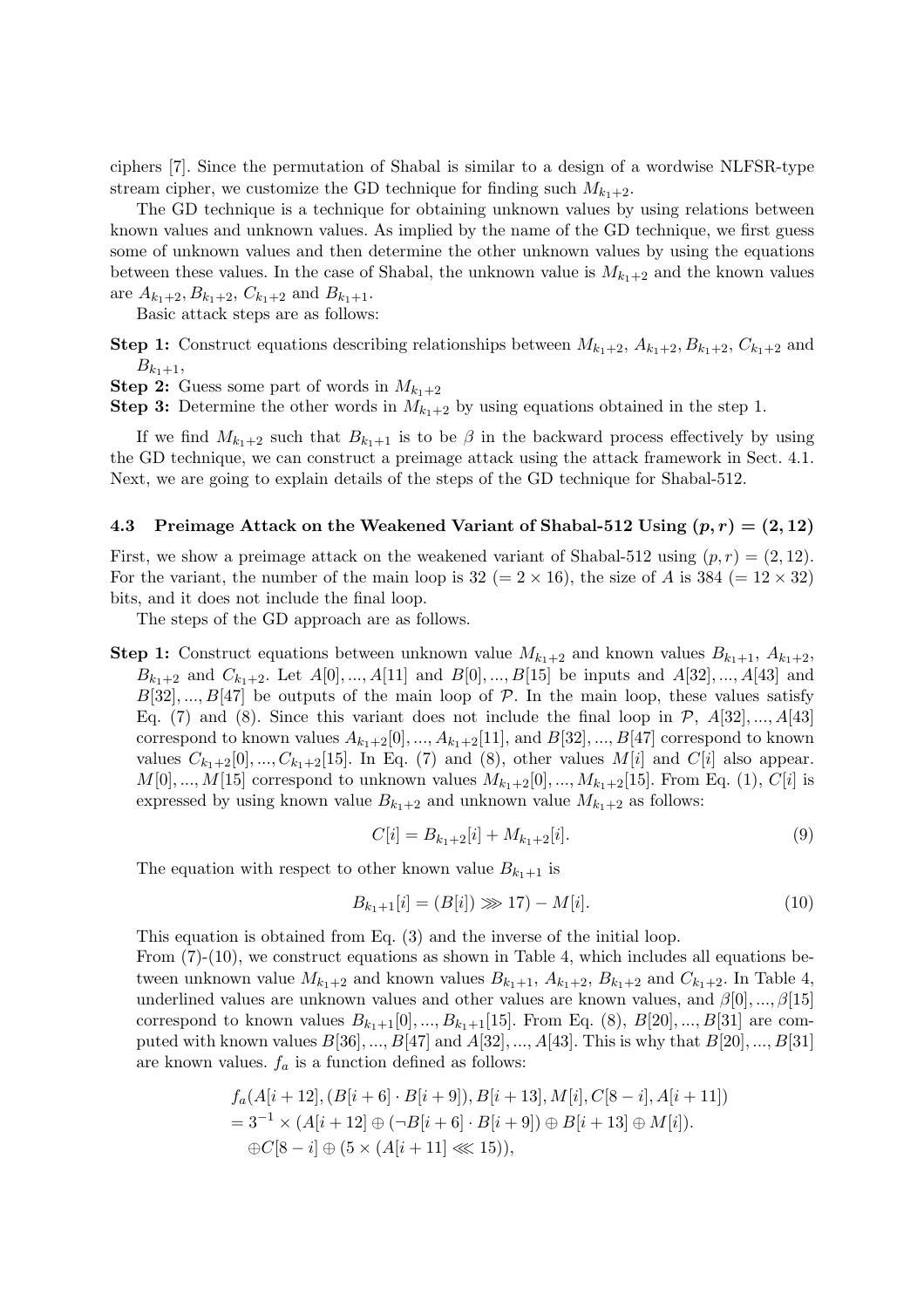| $A[31] = f_a(A[43], (B[37] \cdot B[40]), B[44], M[15], C[9], A[42]),$  | (11) | $B[19] = (B[35] \oplus \neg A[31]) \gg 1,$              | (31) |
|------------------------------------------------------------------------|------|---------------------------------------------------------|------|
| $A[30] = f_a(A[42], (B[36] \cdot B[39]), B[43], M[14], C[10], A[41]),$ | (12) | $B[18] = (B[34] \oplus \neg A[30]) \gg 1,$              | (32) |
| $A[29] = f_a(A[41], (B[35] \cdot B[38]), B[42], M[13], C[11], A[40]),$ | (13) | $B[17] = (B[33] \oplus \neg A[29]) \gg 1,$              | (33) |
| $A[28] = f_a(A[40], (B[34] \cdot B[37]), B[41], M[12], C[12], A[39]),$ | (14) | $B[16] = (B[32] \oplus \neg A[28]) \gg 1,$              | (34) |
| $A[27] = f_a(A[39], (B[33] \cdot B[36]), B[40], M[11], C[13], A[38]),$ | (15) | $\beta[15] = (B[31] \oplus \neg A[27]) \gg 18 - M[15],$ | (35) |
| $A[26] = f_a(A[38], (B[32] \cdot B[35]), B[39], M[10], C[14], A[37]),$ | (16) | $\beta[14] = (B[30] \oplus \neg A[26]) \gg 18 - M[14],$ | (36) |
| $A[25] = f_a(A[37], (B[31] \cdot B[34]), B[38], M[9], C[15], A[36]),$  | (17) | $\beta[13] = (B[29] \oplus \neg A[25]) \gg 18 - M[13],$ | (37) |
| $A[24] = f_a(A[36], (B[30] \cdot B[33]), B[37], M[8], C[0], A[35]),$   | (18) | $\beta[12] = (B[28] \oplus \neg A[24]) \gg 18 - M[12],$ | (38) |
| $A[23] = f_a(A[35], (B[29] \cdot B[32]), B[36], M[7], C[1], A[34]),$   | (19) | $\beta[11] = (B[27] \oplus \neg A[23]) \gg 18 - M[11],$ | (39) |
| $A[22] = f_a(A[34], (B[28] \cdot B[31]), B[35], M[6], C[2], A[33]),$   | (20) | $\beta[10] = (B[26] \oplus \neg A[22]) \gg 18 - M[10],$ | (40) |
| $A[21] = f_a(A[33], (B[27] \cdot B[30]), B[34], M[5], C[3], A[32]),$   | (21) | $\beta[9] = (B[25] \oplus \neg A[21]) \gg 18 - M[9],$   | (41) |
| $A[20] = f_a(A[32], (B[26]\cdot B[29]), B[33], M[4], C[4], A[31]),$    | (22) | $\beta[8] = (B[24] \oplus \neg A[20]) \gg 18 - M[8],$   | (42) |
| $A[19] = f_a(A[31], (B[25] \cdot B[28]), B[32], M[3], C[5], A[30]),$   | (23) | $\beta[7] = (B[23] \oplus \neg A[19]) \ggg 18 - M[7],$  | (43) |
| $A[18] = f_a(A[30], (B[24] \cdot B[27]), B[31], M[2], C[6], A[29]),$   | (24) | $\beta[6] = (B[22] \oplus \neg A[18]) \gg 18 - M[6],$   | (44) |
| $A[17] = f_a(A[29], (B[23] \cdot B[26]), B[30], M[1], C[7], A[28]),$   | (25) | $\beta[5] = (B[21] \oplus \neg A[17]) \gg 18 - M[5],$   | (45) |
| $A[16] = f_a(A[28], (B[22] \cdot B[25]), B[29], M[0], C[8], A[27]),$   | (26) | $\beta[4] = (B[20] \oplus \neg A[16]) \gg 18 - M[4],$   | (46) |
| $A[15] = f_a(A[27], (B[21] \cdot B[24]), B[28], M[15], C[9], A[26]),$  | (27) | $\beta[3] = (B[19] \oplus \neg A[15]) \gg 18 - M[3],$   | (47) |
| $A[14] = f_a(A[26], (B[20] \cdot B[23]), B[27], M[14], C[10], A[25]),$ | (28) | $\beta[2]=(B[18]\oplus \neg A[14]) \ggg 18 - M[2],$     | (48) |
| $A[13] = f_a(A[25], (B[19] \cdot B[22]), B[26], M[13], C[11], A[24]),$ | (29) | $\beta[1] = (B[17] \oplus \neg A[13]) \ggg 18 - M[1],$  | (49) |
| $A[12] = f_a(A[24], (B[18] \cdot B[21]), B[25], M[12], C[12], A[23]),$ | (30) | $\beta[0] = (B[16] \oplus \neg A[12]) \gg 18 - M[0].$   | (50) |

**Table 4.** Equations for the Weakened Shabal Using  $(p, r) = (2, 12)$ 

- **Step 2:** Guess some part of words in *M*. In particular, we guess *M*[12]*, M*[13] and *M*[14]. Generally, when the number of words to be guessed is fewer, the GD attack becomes more effective. By checking all words pattern of *M* to be guessed, we found that at least three words in *M* need to be guessed to determine all words of *M* when using equations in Table 4. In other word, if the number of guessed words in *M* is smaller than 3, all words in *M* can not be determined from equations in Table 4.  $M[12]$ ,  $M[13]$  and  $M[14]$  are one of the least number of guessed words in *M* to determine all words in *M* obtained by our analysis.
- **Step 3:** Determine other words in *M* by using equations in Table 4. The procedure for determining other word in *M* are summarized in Table 5. Table 5 indicates the relation between determined words and used equations at each step. For example, at step 1, *A*[28], *A*[26], *A*[25] and *A*[24] are determined by using Eq. (14), (36), (37) and (38). In particular, Eq. (14) contain unknown value  $M[12]$  and  $C[12]$ . Since  $M[12]$  is guessed in the step 2,  $M[12]$  is known values and *C*[12] also becomes known value from Eq. (9). Therefore, *A*[28] can be determined by Eq. (14).

As Table 5, we determine all words in *M* step by step by using equations in Table 4. However, since Eq. (45), (46) and (49) are not used for determining all words in *M*, the obtained message *M* satisfies these equations with probability of  $2^{-96}$ , because each variables in equation are 32-bit. Consequently, the complexity of finding a message *M* such that  $B_{k_1+1}$  is  $\beta$  in the backward process is  $2^{96}$ .

For the preimage attack, we compute  $2^{400}$  sets of  $(A_{k+1}, \beta, C_{k+1})$  and make a table in the backward process. In the forward process, we compute  $2^{496}$  sets of  $(A_{k+1}, \beta, C_{k+1})$ . Since the total size of  $A_{k+1}$  and  $C_{k+1}$  is 896(=384 + 512) bits, we can find a matching pair among  $2^{896(=496+400)}$ pairs using the meet-in-the-middle technique. Therefore, a preimage on the weakened variant of Shabal-512 using security parameter  $(p, r) = (2, 12)$  can be found with complexity of  $2^{497}$  and memory of  $2^{400}$ .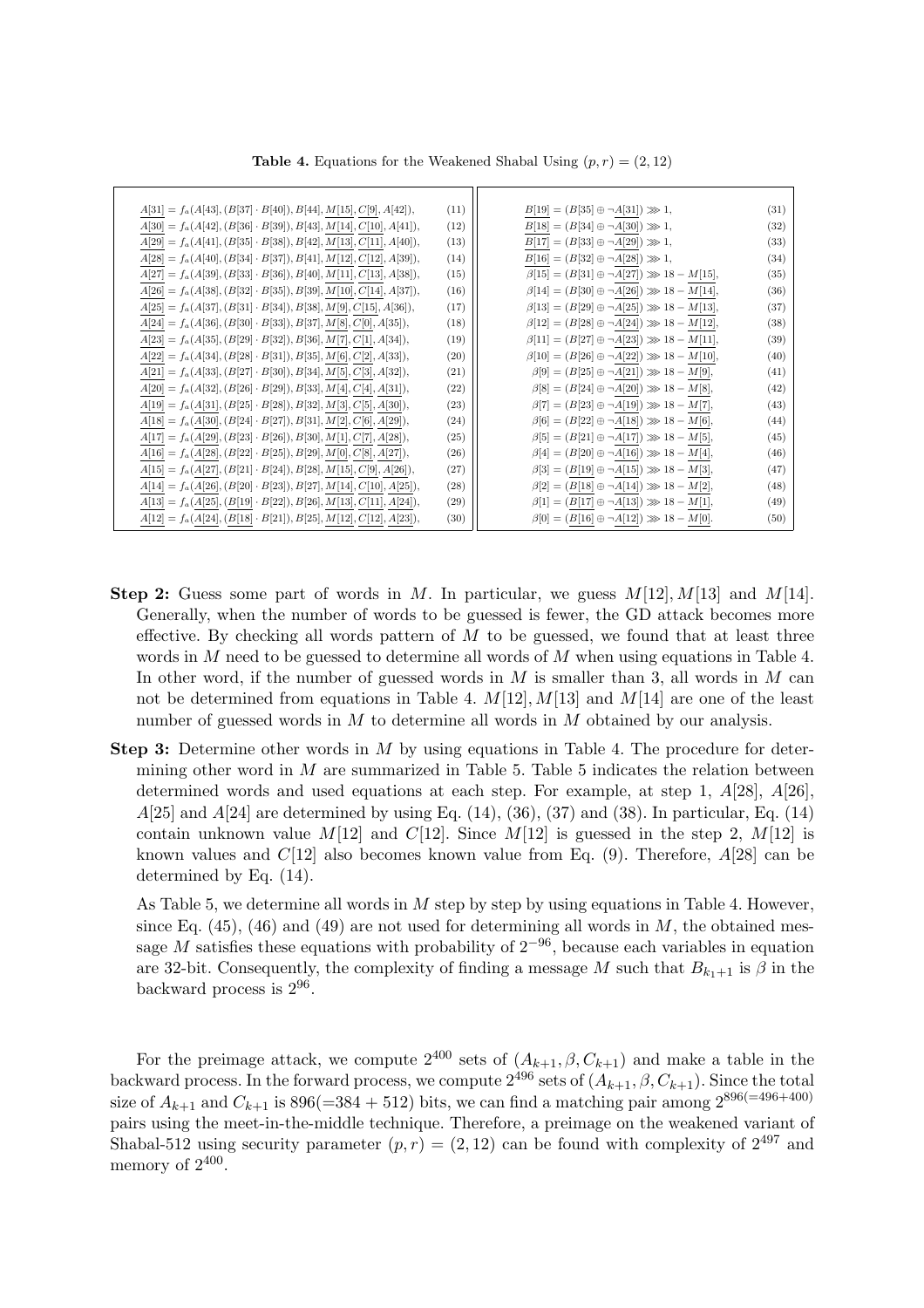| Step           | Determined word                                          | Equation            | $ \overline{\text{Step}} $ | Determined word                                  | Equation         |
|----------------|----------------------------------------------------------|---------------------|----------------------------|--------------------------------------------------|------------------|
|                | $A[28], A[26], A[25], A[24] \mid (14), (36), (37), (38)$ |                     | 11                         | A[12], M[15]                                     | (30), (35)       |
| $\overline{2}$ | M[10], B[16]                                             | (16), (34)          | 12                         | M[9], M[0]                                       | (50)             |
| 3              | A[30], A[14], A[22]                                      | (40)<br>(28), (28), | 13                         | A[31], M[8], A[15], A[21]](11), (18),            | (41)             |
| 4              | B[18]                                                    | $\left( 32\right)$  | 14                         | A[16], B[19], A[20]                              | (26), (31), (42) |
| 5              | M[2]                                                     | (48)                | 15                         | $M[5], M[4], A[13], M[3]$ (21), (22), (29), (47) |                  |
| 6              | $\overline{M}[6]$                                        | $\left( 20\right)$  | 16                         | A[19]                                            | (23)             |
| ⇁              | $\overline{A}[18]$                                       | (44)                | 17                         | $\overline{M}[7]$                                | (43)             |
| 8              | A[29]                                                    | (24)                | 18                         | M[1]                                             | (19)             |
| 9              | M[11], B[17]                                             | (13), (33)          | 19                         | A[17]                                            | (25)             |
| 10             | $A[27], \overline{A[23]}$                                | (15), (39)          |                            |                                                  |                  |

**Table 5.** Procedure of Determining all word in *M* for the Weakened Shabal Using  $(p, r) = (2, 12)$ 

## **4.4** Preimage attack on Shabal-512 Using  $(p, r) = (1.5, 8)$

Next, we apply the GD technique to Shabal-512 using  $(p, r) = (1.5, 8)$ . For the variant, the number of the main loop is 24 (=  $1.5 \times 16$ ), the size of *A* is 256 (=  $8 \times 32$ ) bits. Since the value of *r* differ from 12, the final loop must be modified. In this attack, we define the final loop as follows:

**for**  $j = 0$  to 24 **do**  $A[j \mod 8] \leftarrow A[j \mod 8] + C[j + 3 \mod 16].$ 

**end for**

In Appendix C, the reason for the above modification is explained.

The attack method is same as the attack of the weakened variant using  $(p, r) = (2, 12)$ ,

**Step 1:** Construct equations between unknown value  $M_{k_1+2}$  and known values  $B_{k_1+1}, A_{k_1+2}$ , *B*<sub>*k*1+2</sub> and *C*<sub>*k*<sub>1</sub>+2</sub> Let *A*[0]*, ..., A*[7] and *B*[0]*, ..., B*[15] be inputs and *A*[24]*, ..., A*[31] and *B*[24]*, ..., B*[39] be outputs of the main loop. *B*[24]*, ..., B*[39] correspond to  $C_{k_1+2}[0], ..., C_{k_1+2}[15]$ . In the main loop, these values satisfy following equations,

$$
A[i] = f_a(A[i+8], (B[i+6] \cdot B[i+9]), B[i+13], M[i], C[8-i], A[i+7]),
$$
 (51)

$$
B[i] = (B[i + 16] \oplus \neg A[i + 8]) \gg 1,
$$
\n(52)

where  $M[0], ..., M[15]$  correspond to unknown value  $M_{k_1+2}[0], ..., M_{k_1+2}[15]$ , and  $C[0], ..., C[15]$ can be also expressed by using known value  $B_{k_1+2}$  and unknown value  $M_{k_1+2}$  as Eq. (9). Due to the above redefined final loop,  $A[24]$ , ...,  $A[31]$  are  $(A_{k_1+2}[0]-2C[3]-C[11]), ..., (A_{k_1+2}[7] 2C[10] - C[2]$ ). The equation with respect to  $B_{K_1+2}$  is same as Eq. (10).

In order to simplify equations, we fixed all words of  $C_{k_1+2}$  to 0 by choosing  $M_{k_1+3}$  as  $M_{k_1+3}$  $-B_{k_1+3}$  in  $(k_1+3)$  th compression function. From Eq. (10), (51) and (52), we construct equations as shown in Table 6. In Table 6, since *B*[24]*, ..., B*[39] are 0, unknown values *B*[8]*, ..., B*[23] are expressed as  $(\neg A[16] \gg 1), ..., (\neg A[31] \gg 1)$  from Eq. (52).

- **Step 2:** Guess  $M[1], M[2], M[6], M[7], M[8], M[9]$  and  $M[10]$ , which are one of the least number of guessed words in *M* to determine all words in *M*.
- **Step 3:** Determine other words in *M* from equations of Table 6. The procedure for determining *M* is shown as Table 7. For example, at step 1 of the procedure, *A*[31] is determined from Eq (53) containing unknown value  $C[10]$  and  $C[2]$ . Since  $M[10]$  and  $M[2]$  are guessed,  $C[10]$ and *C*[2] become known values by Eq. (9). Therefore, *A*[31] can be determined from Eq (53). In this case, Eq. (80), (81), (88), (89), (90), (91), and (92) are not used, thus the obtained message *M* satisfies these equations with probability of 2*−*224. Consequently, the complexity of finding message *M* such that  $B_{k_1+1}$  is  $\beta$  in the backward process is  $2^{224}$ .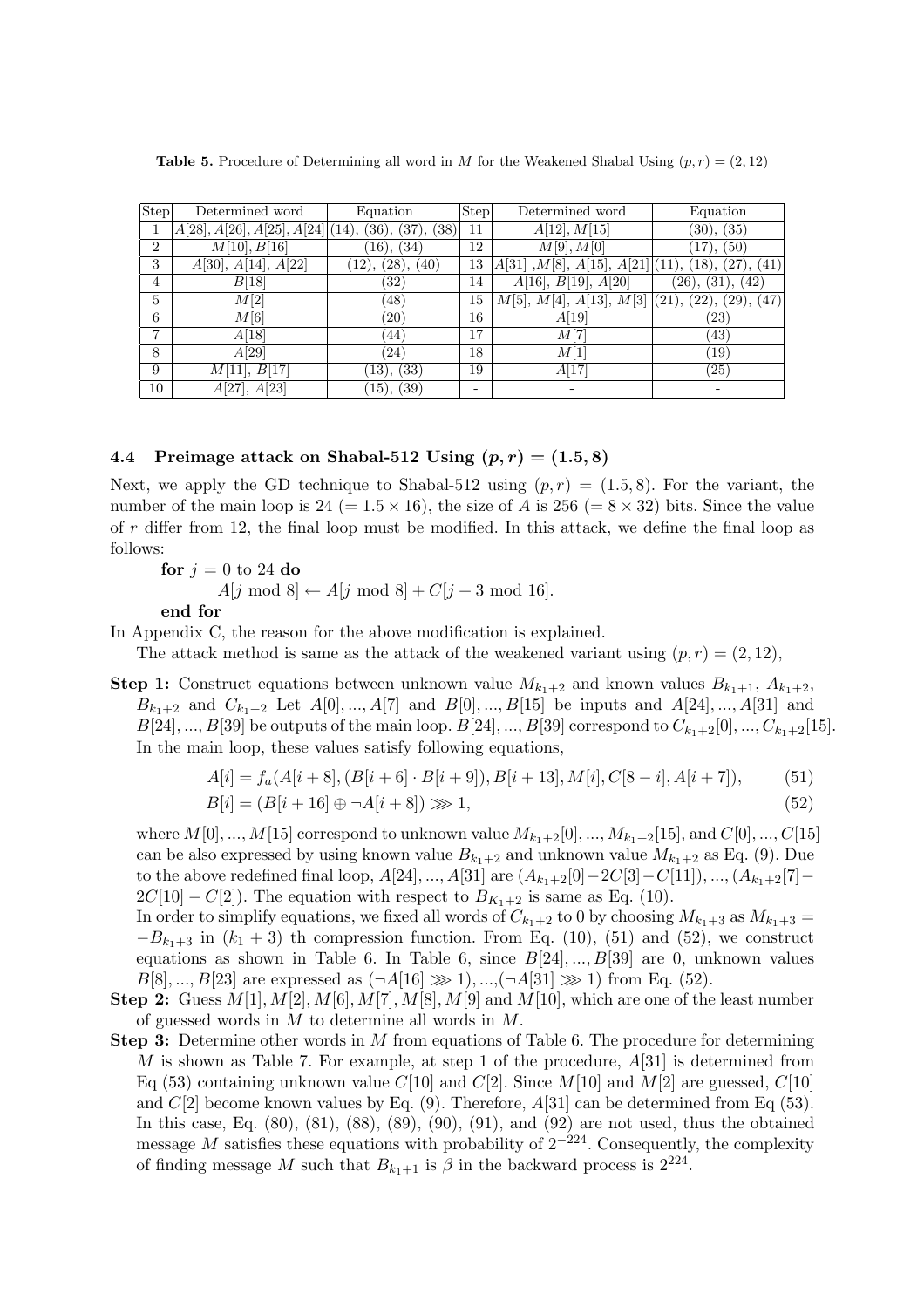**Table 6.** Equations for the Shabal Using  $(p, r) = (1.5, 8)$ 

| $A[31] = A_{k_1+2}[7] - 2C[10] - C[2],$                            | (53) | $A[11] = f_a(A[19], (B[17] \cdot B[20]), 0, M[11], C[13], A[18]),$                                                        | (73) |
|--------------------------------------------------------------------|------|---------------------------------------------------------------------------------------------------------------------------|------|
| $A[30] = A_{k_1+2}[6] - 2C[9] - C[1],$                             | (54) | $A[10] = f_a(A[18], (B[16] \cdot B[19]), B[23], M[10], C[14], A[17]),$                                                    | (74) |
| $A[29] = A_{k_1+2}[5] - 2C[8] - C[0],$                             | (55) | $A[9] = f_a(A[17], (B[15] \cdot B[18]), B[22], M[9], C[15], A[16]),$                                                      | (75) |
| $A[28] = A_{k_1+2}[4] - 2C[7] - C[15],$                            | (56) | $\underline{A[8]} = f_a(\underline{A[16]},(\underline{B[14]}\cdot \underline{B[17]}),\underline{B[21]},M[8],C[0],A[15]),$ | (76) |
| $A[27] = A_{k_1+2}[3] - 2C[6] - C[14],$                            | (57) | $\beta[15] = (\neg A[23]) \gg 18 - M[15],$                                                                                | (77) |
| $A[26] = A_{k_1+2}[2] - 2C[5] - C[13],$                            | (58) | $\beta[14] = (\neg A[22]) \gg 18 - M[14],$                                                                                | (78) |
| $A[25] = A_{k_1+2}[1] - 2C[4] - C[12],$                            | (59) | $\beta[13] = (\neg A[21]) \gg 18 - M[13],$                                                                                | (79) |
| $A[24] = A_{k_1+2}[0] - 2C[3] - C[11],$                            | (60) | $\beta[12] = (\neg A[20]) \gg 18 - M[12],$                                                                                | (80) |
| $A[23] = f_a(A[31], 0, 0, M[7], C[1], A[30]),$                     | (61) | $\beta[11] = (\neg A[19]) \gg 18 - M[11],$                                                                                | (81) |
| $A[22] = f_a(A[30], 0, 0, M[6], C[2], A[29]),$                     | (62) | $\beta[10] = (\neg A[18]) \gg 18 - M[10],$                                                                                | (82) |
| $A[21] = f_a(A[29], 0, 0, M[5], C[3], A[28]),$                     | (63) | $\beta[9] = (\neg A[17]) \gg 18 - M[9],$                                                                                  | (83) |
| $A[20] = f_a(A[28], 0, 0, M[4], C[4], A[27]),$                     | (64) | $\beta[8] = (\neg A[16]) \gg 18 - M[8],$                                                                                  | (84) |
| $A[19] = f_a(A[27], 0, 0, M[3], C[5], A[26]),$                     | (65) | $\beta[7] = ((\neg A[31] \gg 1) \oplus \neg A[15]) \gg 18 - M[7],$                                                        | (85) |
| $A[18] = f_a(A[26], 0, 0, M[2], C[6], A[25]),$                     | (66) | $\beta[6] = ((\neg A[30] \gg 1) \oplus \neg A[14]) \gg 18 - M[6],$                                                        | (86) |
| $A[17] = f_a(A[25], 0, 0, M[1], C[7], A[24]),$                     | (67) | $\beta[5] = ((\neg A[29] \gg 1) \oplus \neg A[13]) \gg 18 - M[5],$                                                        | (87) |
| $A[16] = f_a(A[24], 0, 0, M[0], C[8], A[23]),$                     | (68) | $\beta[4] = ((\neg A[28] \gg 1) \oplus \neg A[12]) \gg 18 - M[4],$                                                        | (88) |
| $A[15] = f_a(A[23], 0, 0, M[15], C[9], A[22]),$                    | (69) | $\beta[3] = ((\neg A[27] \gg 1) \oplus \neg A[11]) \gg 18 - M[3],$                                                        | (89) |
| $A[14] = f_a(A[22], (B[20] \cdot B[23]), 0, M[14], C[10], A[21]),$ | (70) | $\beta[2] = ((\neg A[26] \ggg 1) \oplus \neg A[10]) \ggg 18 - M[2],$                                                      | (90) |
| $A[13] = f_a(A[21], (B[19] \cdot B[22]), 0, M[13], C[11], A[20]),$ | (71) | $\beta[1] = ((\neg A[25] \gg 1) \oplus \neg A[9]) \gg 18 - M[1],$                                                         | (91) |
| $A[12] = f_a(A[20], (B[18] \cdot B[21]), 0, M[12], C[12], A[19]),$ | (72) | $\beta[0] = ((\neg A[24] \gg 1) \oplus \neg A[8]) \gg 18 - M[0].$                                                         | (92) |

**Table 7.** Procedure of Determining all word in *M* for the Shabal Using  $(p, r) = (1.5, 8)$ 

|                | Step Determined word                     | Equation         | Step | Determined word           | Equation           |
|----------------|------------------------------------------|------------------|------|---------------------------|--------------------|
| 1              | $A[31], A[30], A[18], (53), (54), (82),$ |                  | 10   | A[9]                      | $\left( 75\right)$ |
|                | A[17], A[16]                             | (83), (84)       | 11   | A[14]                     | (86)               |
| $\overline{2}$ | A[23], A[15]                             | (61), (85)       | 12   | A[21]                     | $\left( 70\right)$ |
| 3              | M[15]                                    | (77)             | 13   | M[13]                     | (79)               |
| 4              | A[28], A[22]                             | (56), (69)       | 14   | M[5]                      | (58)               |
| 5              | A[29], M[14]                             | $(62)$ , $(78)$  | 15   | M[3], A[13]               | (63), (87)         |
| 6              | M[0], A[27]                              | (55), (57)       | 16   | M[11], A[19], A[20] (60), | $(65)$ $(71)$      |
| 7              | A[24]                                    | (68)             | 17   | M[4], A[11]               | (64), (73)         |
| 8              | A[25], A[10]                             | (74)<br>$(67)$ . | 18   | M[12]                     | (59)               |
| 9              | A[26], A[8]                              | (76)<br>$(66)$ , | 19   | A[12]                     | (72)               |

For the preimage attack, we compute  $2^{272}$  sets of  $(A_{k+1}, \beta, C_{k+1})$  and make a table in the backward process. In the forward process, we compute  $2^{496}$  sets of  $(A_{k+1}, \beta, C_{k+1})$ . Since the total size of  $A_{k+1}$  and  $C_{k+1}$  is 768 (= 256 + 512) bits, we can find a matching pair among  $2^{768 (=496+272)}$  pairs using the meet-in-the-middle technique. Therefore, a preimage on Shabal-512 using security parameter  $(p, r) = (1.5, 8)$  can be found with complexity of  $2^{497}$  and memory of 2<sup>272</sup> .

# **5 Conclusion**

We have shown two types of attacks on Shabal, they are a low-weight pseudo collision attack and a preimage attack.

For a low-weight pseudo collision attack, we first constructed a 1363-bit near collision attack on the inverse of the compression function  $\mathcal{R}^{-1}$  with complexity of  $2^{184}$ . The attack reveals efficiency of the diffusion property of the inverse of the compression function *<sup>R</sup>−*<sup>1</sup> . After that, we converted it into low-weight (45-bits) pseudo collision attack on the full compression function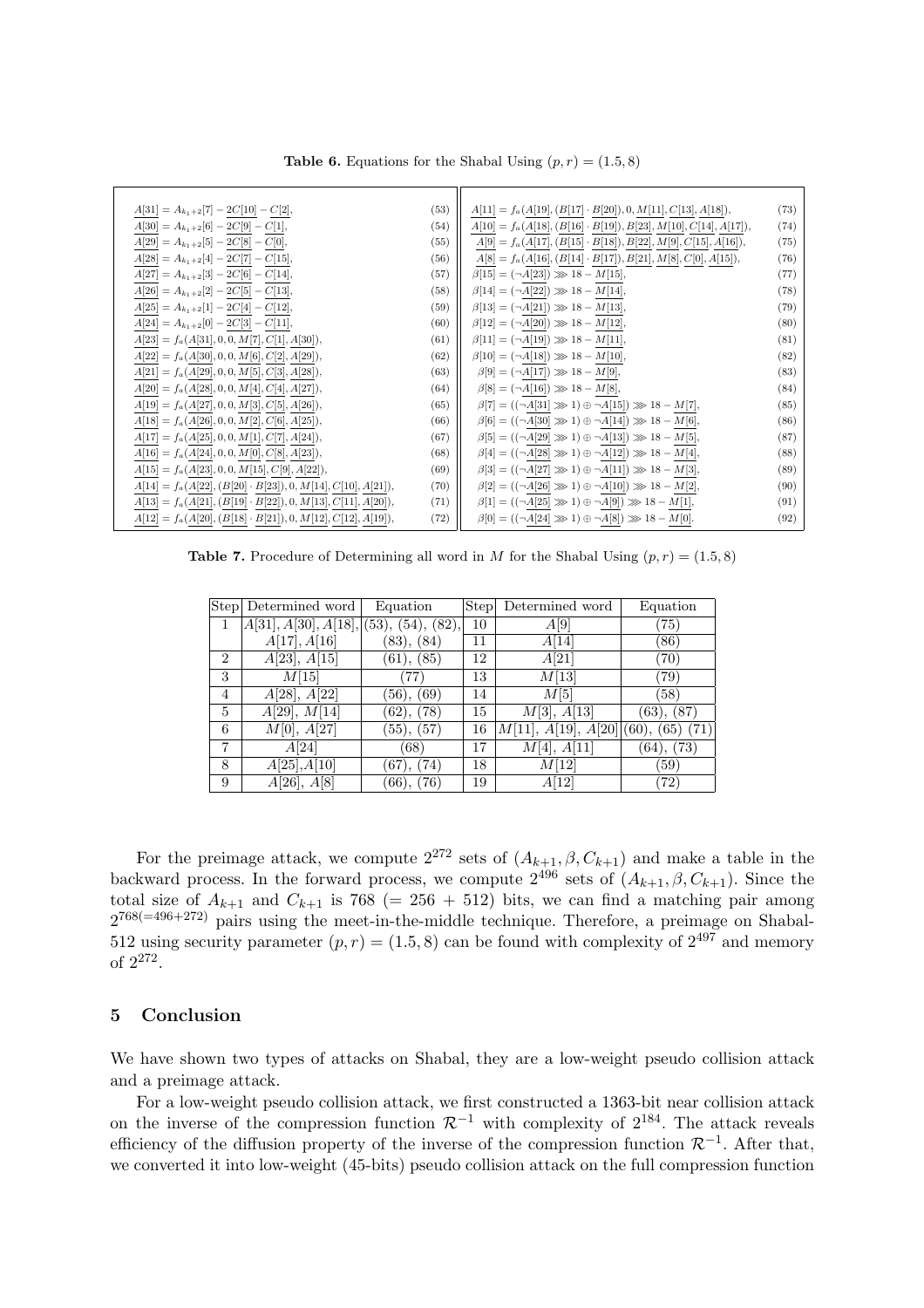of Shabal with complexity of  $2^{84}$ . Although these result does not threat the claimed security of Shabal, these show that the compression function have the non-ideal differential property. In addition, these result might be useful for the further cryptanalysis.

For a preimage attack, we introduced the GD technique and applied it to two variants of Shabal-512. For the weakened variant of Shabal-512 without the final loop using the security parameters  $(p, r) = (2, 12)$ , a preimage can be found with complexity of  $2^{497}$  and memory of  $2^{400}$ . For the Shabal-512 using security parameter  $(p, r) = (1.5, 8)$ , a preimage can be found with complexity of  $2^{497}$  and memory of  $2^{272}$ . This is the first preimage attack on Shabal-512 with reduced security parameters. Since designer's recommended security parameter is  $(3, 12)$ , we claim that this attack does not lead to the security problem of the full Shabal hash function directly.

### **References**

- 1. G. V. Assche, "A rotational distinguisher on Shabal's keyed permutation and its impact on the security proofs." Available : http://gva.noekeon.org/papers/ShabalRotation.pdf, 2010.
- 2. J-P. Aumasson, "On the pseudorandomness of Shabal's keyed permutation." Available : http://131002.net/data/papers/Aum09.pdf, 2009.
- 3. J-P. Aumasson, A. Mashatan, and W. Meier, "More on Shabal's permutation." Available : http://131002.net/data/papers/AMM09.pdf, 2009.
- 4. E. Biham, R. Chen, A. Joux, P. Carribault, C. Lemuet, and W. Jalby, "Collisions of SHA-0 and reduced SHA-1." in *Proceedings of EUROCRYPT'05* (R. Cramer, eds.), LNCS, vol. 3494, pp. 36–57, Springer-Verlag, 2005.
- 5. E. Bresson, A. Canteaut, B. Chevallier-Mames, C. Clavier, T. Fuhr, A. Gouget, T. Icart, J. Misarsky, M. Naya-Plasencia, P. Paillier, T. Pornin, J. Reinhard, C. Thuillet, and M. Videau, "Shabal, a submission to NIST's cryptographic hash algorithm competition." Submission to NIST, 2008.
- 6. E. Bresson, A. Canteaut, B. Chevallier-Mames, C. Clavier, T. Fuhr, A. Gouget, T. Icart, J. Misarsky, M. Naya-Plasencia, P. Paillier, T. Pornin, J. Reinhard, C. Thuillet, and M. Videau, "Indifferentiability with distinguishers: Why Shabal does not require ideal ciphers." Cryptology ePrint Archive, Report 2009/199, 2009.
- 7. P. Hawkes and G. Rose, "Guess-and-determine attacks on SNOW." in *Proceedings of SAC'02* (K. Nyberg and H. Heys, eds.), LNCS, vol. 2595, pp. 37–46, Springer-Verlag, 2003.
- 8. S. Indesteege and B. Preneel, "Practical collisions for EnRUPT." in *Proceedings of FSE'09* (O. Dunkelman, eds.), LNCS, vol. 5665, pp. 246–259, Springer-Verlag, 2009.
- 9. D. Khovratovich, I. Nikolic, and R. Weinmann, "Meet-in-the-middle attacks on SHA-3 candidates." in *Proceedings of FSE'09* (O. Dunkelman, eds.), LNCS, vol. 5665, pp. 228–245, Springer-Verlag, 2009.
- 10. L. Knudsen, K. Matusiewicz, and S. Thomsen, "Observations on the Shabal keyed permutation." Available : http://www.mat.dtu.dk/people/S.Thomsen/shabal/shabal.pdf, 2009.
- 11. H. Lipmma and S. Moriai, "Efficient algorithms for computing differential properties of addition." in *Proceedings of FSE'01* (M. Matui, eds.), LNCS, vol. 2355, pp. 336–350, Springer-Verlag, 2002.
- 12. National Institute of Standards and Technology," Announcing request for candidate algorithm nominations for a new Cryptographic hash algorithm (SHA-3) family, " Federal Register Notice, vol. 72(212), pp. 62212-62220, 2007.
- 13. X. Wang and H. Yu, "How to break MD5 and other hash functions." in *Proceedings of Eurocrypt'05* (R. Cramer, ed.), LNCS, vol. 3494, pp. 19–35, Springer-Verlag, 2005.
- 14. X. Wang, Y. L. Yin, and H. Yu, "Finding collisions in th full SHA-1." in *Proceedings of Crypto'05* (V. Shoup, ed.), LNCS, vol. 3621, pp. 17–36, Springer-Verlag, 2005.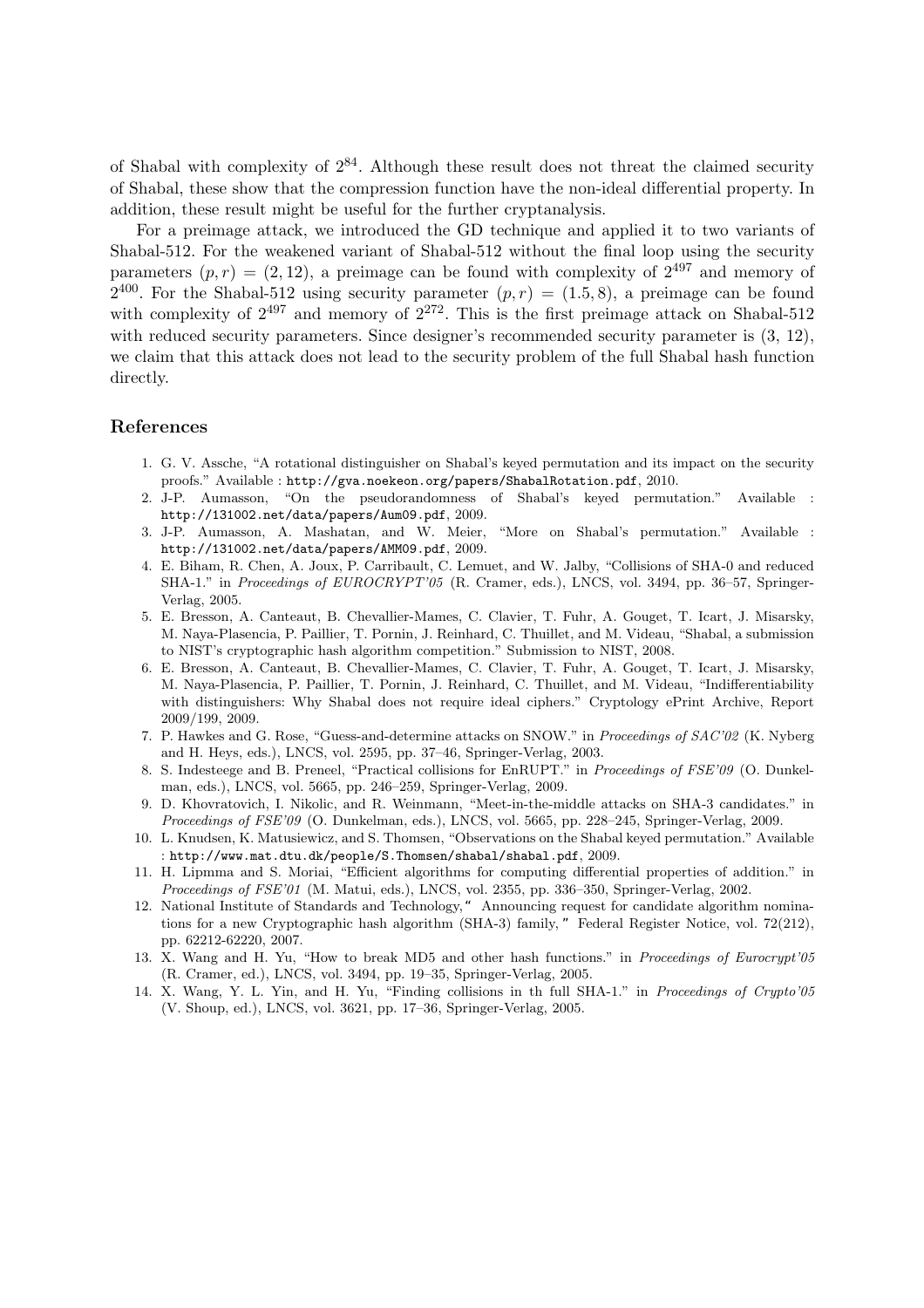# **A Differential Path in the Main Loop**

We show the differential path in the main loop in Table 8. The first column is the step number of the main loop, and from the 2nd to the 9th columns indicate positions of difference bit in the words used for updating *A* and *B* at the *i*-th step. The 11th and the 12th columns indicate positions of difference bit in the words updated at the *i*-th step. The 13th column is probability of difference propagation at the *i*-th step.

| $\it i$           | A[i]                     | $A[i+11]$                |                |                          | $ C[i-8] M[i] B[i+13] B[i+9]$ |                          | $B[i+6]$                  | B[i]                        | $A[i+12]$                |                          | $B[i + 16]$ Probability     |
|-------------------|--------------------------|--------------------------|----------------|--------------------------|-------------------------------|--------------------------|---------------------------|-----------------------------|--------------------------|--------------------------|-----------------------------|
| $\overline{0}$    | $\overline{30}$          |                          |                | 31                       | 29,30                         |                          | 14, 28, 29 13, 14, 28, 29 | 29                          |                          | $\overline{30}$          | $\frac{1}{2}$ <sup>-5</sup> |
| $\mathbf{1}$      | 31                       |                          | $\frac{1}{2}$  | $\overline{\phantom{a}}$ | 12,15                         | 12,14                    | $\overline{\phantom{a}}$  | 12,29,30                    | 15,31                    | 13,15,30                 | $2^{-2}$                    |
| $\overline{2}$    | 16,28,29                 | 15,31                    | ÷,             | ÷,                       | 28                            | $\overline{\phantom{a}}$ | 11                        | 14,15                       | 14,16                    | 14,15                    | $2^{-9}$                    |
| 3                 | L,                       | 14,16                    | ÷,             | $\bar{a}$                | 30                            | $\overline{\phantom{a}}$ | 14,28,29                  | 27                          | L.                       | 28                       | $2^{-6}$                    |
| $\overline{4}$    | 13                       | $\overline{a}$           | L.             | ÷,                       | 13,15,30                      | 29,30                    | 12,14                     | 11,13,28                    | 12,14                    | 29                       | $2^{-6}$                    |
| $\overline{5}$    | 14,15,27                 | 12,14                    | L.             | $\bar{a}$                | 14,15                         | 12,15                    | $\Box$                    | 15,28,30                    | 16,31                    | 29                       | $2^{-7}$                    |
| 6                 | 16                       | 16,31                    | ÷.             | $\sim$                   | 28                            | 28                       | $\overline{a}$            | $13,14,28,29$   14,16,29,30 |                          | $\omega$                 | $2^{-7}$                    |
| $\scriptstyle{7}$ | 12,16                    | 14, 16, 29, 30           | $\sim$         | $\sim$                   | 29                            | 30                       | 29,30                     |                             |                          | $\sim$                   | $2^{-9}$                    |
| 8                 | 29                       |                          | 31             | $\sim$                   | 29                            | 13,15,30                 | 12,15                     | 11                          | 12                       |                          | $2^{-6}$                    |
| 9                 | 27,29                    | 12                       | $\mathcal{L}$  | $\sim$                   | $\sim$                        | 14,15                    | 28                        | 14,28,29                    | 15                       | 29,30                    | $2^{-5}$                    |
| 10                | ÷                        | 15                       | ٠              | $\overline{\phantom{a}}$ | $\overline{\phantom{a}}$      | 28                       | 30                        | 12,14                       | $\overline{\phantom{a}}$ | 13,15                    | $2^{-4}$                    |
| 11                | $\bar{\phantom{a}}$      | $\omega$                 | ÷,             | $\sim$                   | $\sim$                        | 29                       | 13,15,30                  | $\overline{\phantom{a}}$    | $\omega$                 | $\sim$                   | $2^{-4}$                    |
| 12                | L.                       | $\sim$                   | ÷,             | $\overline{\phantom{a}}$ | 29,30                         | 29                       | 14,15                     | $\mathbf{r}$                | 30                       | 30                       | $2^{-3}$                    |
| 13                | 15,31                    | 30                       | ÷,             | ÷,                       | 13.15                         | $\overline{\phantom{a}}$ | 28                        | 29,30                       | 31                       | 30                       | $2^{-7}$                    |
| 14                | 14,16                    | $31\,$                   | ÷,             | $\overline{\phantom{a}}$ | $\sim$                        | ÷,                       | $\sqrt{29}$               | 12,15                       | 15,16                    | 13,15                    | $2^{-6}$                    |
| 15                | $\frac{1}{2}$            | 15,16                    | ÷,             | $\sim$                   | 30                            | ÷,                       | 29                        | 28                          | 29                       | ÷,                       | $2^{-3}$                    |
| 16                | 12,14                    | $\sqrt{29}$              | L.             | 31                       | 30                            | 29,30                    | $\overline{a}$            | 30                          | 31                       | L.                       | $2^{-4}$                    |
| 17                | 16,31                    | 31                       |                | ÷,                       | 13,15                         | 13,15                    | $\bar{\phantom{a}}$       | 13,15,30                    | 14,16,31                 | L.                       | $2^{-8}$                    |
| 18                | 14, 15, 29, 30           | 14,16,31                 |                | $\overline{\phantom{a}}$ | ÷.                            | $\sim$                   | $\overline{\phantom{a}}$  | 14,15                       | 15,16                    | $\overline{\phantom{a}}$ | $2^{-6}$                    |
| 19                |                          | 15,16                    |                | ÷,                       | ÷.                            | 30                       | 29,30                     | 28                          | 29                       | $\overline{a}$           | $2^{-4}$                    |
| 20                | 12                       | 29                       | $\overline{a}$ | ÷,                       | ä,                            | 30                       | 13,15                     | 29                          | 30                       | $\sim$                   | $2^{-9}$                    |
| 21                | 15                       | 30                       | ٠              | ÷.                       | ä,                            | 13,15                    | $\bar{\phantom{a}}$       | 29                          | $\overline{a}$           | 30                       | $2^{-8}$                    |
| 22                | $\overline{\phantom{a}}$ | ÷.                       | ÷,             | $\sim$                   | ä,                            | $\overline{\phantom{a}}$ | 30                        | $\mathcal{L}$               | u,                       | ÷,                       | $2^{-1}$                    |
| 23                | $\frac{1}{2}$            |                          | ÷,             | ÷,                       | ÷,                            | ÷,                       | 30                        | $\overline{\phantom{a}}$    | ÷,                       | ÷,                       | $2^{-1}$                    |
| 24                | 30                       |                          | 31             | ÷,                       | 30                            | $\overline{a}$           | 13,15                     |                             | ÷,                       | ÷,                       | $2^{-3}\,$                  |
| 25                | 31                       |                          | $\frac{1}{2}$  | ÷                        | ÷,                            | ÷,                       | $\overline{\phantom{a}}$  | 29,30                       | 31                       | 30                       | $\mathbf{1}$                |
| 26                | 15,16                    | 31                       | ÷,             | ÷,                       | ÷,                            | ÷,                       |                           | 13,15                       | 14,16                    | $\frac{1}{2}$            | $2^{-5}$                    |
| 27                | 29                       | 14,16                    | ÷,             | ÷,                       | ÷.                            | ÷,                       |                           | $\overline{\phantom{a}}$    | ä,                       | ÷,                       | $2^{\mathrm{-1}}$           |
| 28                | 31                       | $\overline{\phantom{a}}$ | ÷,             | ÷,                       | 30                            | 30                       |                           | 30                          | 31                       | ÷,                       | $2^{-1}$                    |
| 29                | 14,16,31                 | 31                       |                | L.                       | ÷.                            | $\bar{a}$                | $\frac{1}{2}$             | 30                          | 31                       | ÷,                       | $2^{-2}$                    |
| 30                | 15,16                    | 31                       | ÷,             | $\overline{\phantom{a}}$ | $\overline{\phantom{0}}$      | $\overline{\phantom{a}}$ | $\overline{\phantom{a}}$  | 13,15                       | 14,16                    | ÷,                       | $2^{-5}$                    |
| 31                | 29                       | 14,16                    | ÷              | $\sim$                   | ÷                             | ٠                        | 30                        | L.                          | ÷,                       | ÷                        | $2^{-2}$                    |
| 32                | 30                       | ÷.                       | $\overline{a}$ | 31                       | ä,                            | 30                       | $\overline{a}$            | ÷                           | ÷,                       | ä,                       | $2^{-2}$                    |
| 33                | $\omega$                 |                          | ä,             | ÷.                       | ÷,                            | $\overline{\phantom{a}}$ | $\overline{a}$            |                             |                          | ä,                       | $\mathbf{1}$                |
| 34                | $\overline{\phantom{a}}$ |                          | ÷              | $\sim$                   | ٠                             | $\sim$                   | $\overline{\phantom{a}}$  |                             | ä,                       | ä,                       | $\mathbf{1}$                |
| 35                | ä,                       |                          | ä,             | $\sim$                   | ٠                             | ä,                       | 30                        | ä,                          | ÷,                       | ä,                       | $2^{-1}$                    |
| 36                | $\overline{\phantom{a}}$ |                          | L.             | ÷,                       | ä,                            | ä,                       | $\frac{1}{2}$             | ä,                          | ÷,                       | ä,                       | $\mathbf{1}$                |
| 37                | 31                       |                          | ä,             | ä,                       | ä,                            | ä,                       | ä,                        | 30                          | 31                       | ä,                       | $\mathbf{1}$                |
| 38                | 14,16                    | 31                       | ä,             | ÷,                       | ä,                            | ä,                       |                           | $\overline{a}$              | ÷,                       | ä,                       | $2^{-2}$                    |
| 39                | $\frac{1}{2}$            | L.                       | ÷,             | ä,                       |                               |                          |                           | L,                          | $\overline{a}$           |                          | $\mathbf{1}$                |
| 40                | 31                       | ÷,                       | 31             | ÷,                       |                               | L.                       |                           |                             | ÷,                       |                          | $\mathbf{1}$                |
| 41                | 31                       |                          | $\overline{a}$ | $\overline{\phantom{a}}$ |                               |                          |                           | 30                          | 31                       | ÷,                       | $\mathbf{1}$                |
| 42                | 14,16                    | 31                       |                | ÷                        |                               |                          |                           |                             | L.                       |                          | $2^{-2}$                    |
| 43                | ÷.                       |                          |                | ÷                        |                               |                          |                           |                             |                          |                          | $\mathbf{1}$                |
| 44                |                          |                          |                | ä,                       |                               |                          |                           |                             |                          |                          | $\mathbf{1}$                |
| 45                |                          |                          |                | ÷,                       |                               |                          |                           |                             |                          |                          | $\mathbf{1}$                |
| 46                |                          |                          |                | L.                       |                               |                          |                           |                             |                          |                          | $\,1$                       |
| 47                |                          |                          |                | ÷,                       |                               |                          |                           |                             | L,                       |                          | $\mathbf{1}$                |

|  | Table 8. Differential Path with High Probability in the Main loop |  |  |  |  |  |
|--|-------------------------------------------------------------------|--|--|--|--|--|
|  |                                                                   |  |  |  |  |  |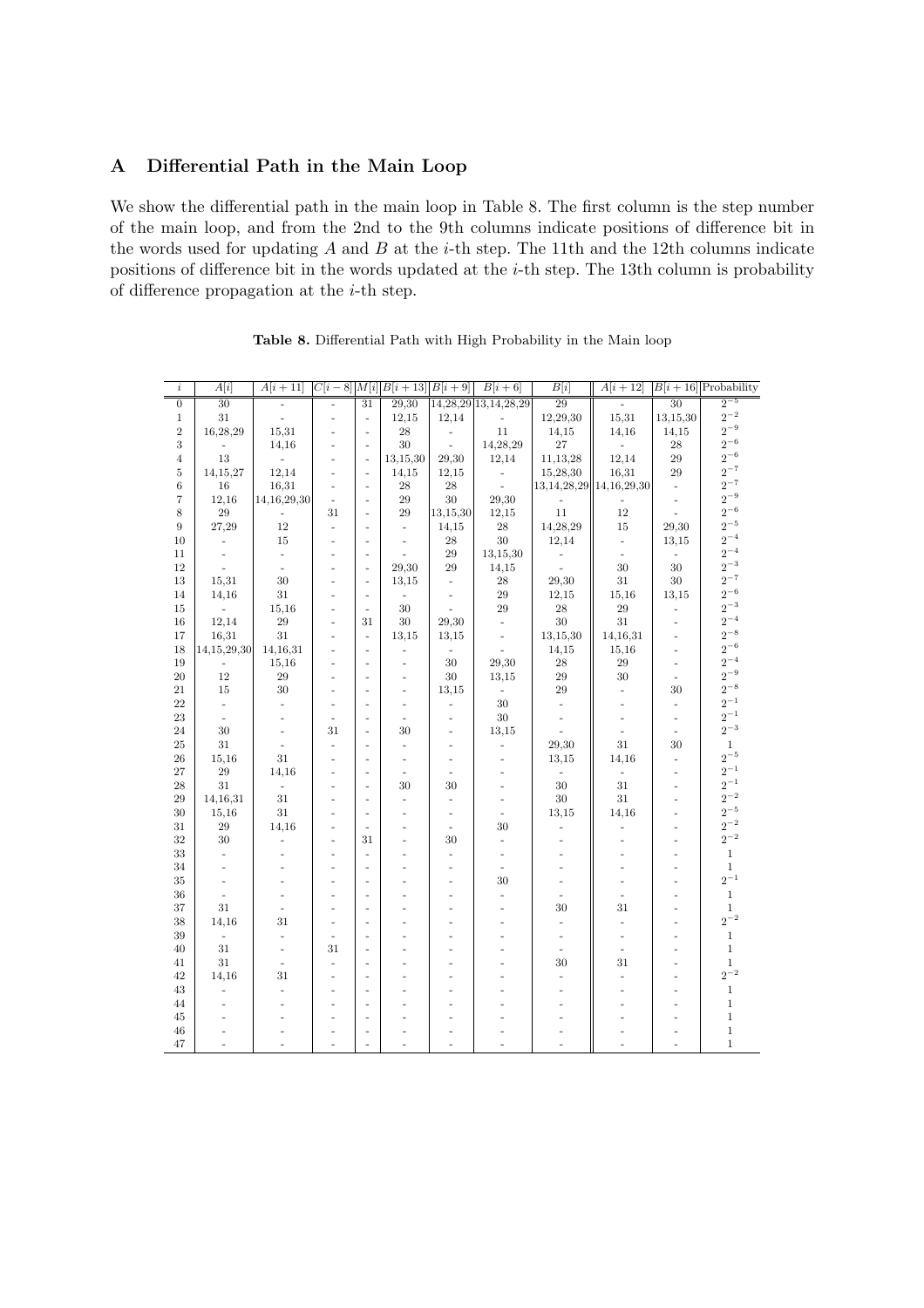# **B Sufficient Conditions in the First 16 steps of the Main Loop**

We show sufficient conditions in the first 16 steps of the main loop in the Table 9.

In Table 9,  $A[i]$ <sup>*j*</sup> denotes the *j*-th bit of  $A[i]$ , thus  $A[i]$ <sub>31</sub> is MSB of  $A[i]$ .  $f_i(x[j])$ ,  $g_i(x[j])$  and  $X[i]$  are defined as follows:

$$
f_i(x[j]) = maj(x[j]_{i-1}, x[j]_{i-3}, f_{i-1}(x[j])),
$$

$$
g_i(x[j]) = maj(x[j]_{i-1}, x[j]_{i-2}, g_{i-1}(x[j])),
$$

$$
X[i] = A[i] \oplus (5 \times (A[i+11] \ll 15)) \oplus C[8-i],
$$

where  $maj(x, y, z) = (x \wedge y) \oplus (x \wedge z) \oplus (y \wedge z)$ , and  $X[i]$  is the intermediate value used for *×*3. *f*<sub>*i*</sub>(*x*[*j*]) and *g*<sub>*i*</sub>(*x*[*j*]) imply carry of *i*-th bit in computations of  $\times$ 5 (= (*x*  $\ll$  2) + *x*) and  $\times$ 3  $(=(x \ll 1) + x)$ , respectively.

| $\frac{i}{0}$ =   |                                                                                                               | 3                                                                | AND                                            |
|-------------------|---------------------------------------------------------------------------------------------------------------|------------------------------------------------------------------|------------------------------------------------|
|                   |                                                                                                               | $X[0]_{28} = X[0]_{29}$                                          | $B[6]_{14} = B[9]_{14}, B[6]_{28} = B[9]_{28}$ |
|                   |                                                                                                               |                                                                  | $B[6]_{29} \neq B[9]_{29}, B[9]_{13} = 0$      |
| $\mathbf{1}$      |                                                                                                               |                                                                  | $B[7]_{12}=0, B[7]_{14}=1$                     |
|                   | $2 f_{14}(A[13]) = A[13]_{12}, f_{16}(A[13]) = A[13]_{16} g_{14}(X[2]) \neq X[2]_{13}, X[2]_{16} = X[2]_{15}$ |                                                                  | $B[11]_{11}=0$                                 |
|                   | $f_{30}(A[13]) \neq A[13]_{28}$                                                                               | $X[2]_{26} = X[2]_{27}, X[2]_{28} \neq X[2]_{29} \neq X[2]_{30}$ |                                                |
|                   | $3 f_{29}(A[14])=A[14]_{27}$                                                                                  | $X[3]_{27} = X[3]_{28} = X[3]_{30}$                              | $B[12]_{14} = B[12]_{28} = 0$                  |
|                   |                                                                                                               |                                                                  | $B[12]_{29}=1$                                 |
| $\overline{4}$    |                                                                                                               | $q_{13}(X[4]) \neq X[4]_{12}, X[4]_{15} = X[4]_{14}$             | $B[10]_{30} = 0, B[10]_{29} = 1$               |
|                   |                                                                                                               |                                                                  | $B[13]_{12} = B[13]_{14} = 1$                  |
|                   | $5 f_{27}(A[16]) = A[16]_{25}, A[16]_{29} \neq A[16]_{27}$                                                    | $X[5]_{12} = X[5]_{13}, X[5]_{15} \neq X[5]_{14}$                | $B[11]_{12} = 1, B[11]_{25} = 0$               |
|                   |                                                                                                               | $X[5]_{13} = X[5]_{16}$                                          |                                                |
|                   | $6   f_{14}(A[17]) = A[17]_{12}, A[17]_{16} \neq A[17]_{16}$                                                  | $g_{14}(X[6]) \neq X[6]_{13}, X[6]_{16} \neq X[6]_{15}$          | $B[12]_{28}=0$                                 |
|                   |                                                                                                               | $X[6]_{27} = X[6]_{28}, X[6]_{28} \neq X[6]_{30}$                |                                                |
|                   | $7 f_{12}(A[18]) \neq A[18]_{10}, f_{13}(A[18]) = A[18]_{13} X[7]_{27} = X[7]_{28} = X[7]_{30}$               |                                                                  | $B[13]_{30} \neq B[16]_{30}, B[16]_{29} = 0$   |
|                   | $A[18]_{16} = A[18]_{14}, f_{29}(A[18]) = A[18]_{27}$                                                         |                                                                  |                                                |
|                   | $f_{30}(A[18]) = A[18]_{30}$                                                                                  |                                                                  |                                                |
| $\overline{8}$    |                                                                                                               | $X[8]_{27} = X[8]_{28}, X[8]_{28} \neq X[8]_{30}$                | $B[14]_{15} \neq B[17]_{15}, B[14]_{30} = 0$   |
|                   |                                                                                                               |                                                                  | $B[14]_{13} = 1, B[17]_{12} = 1$               |
|                   | $9 f_{27}(A[20]) = A[20]_{25}, f_{29}(A[20]) = A[20]_{29}$                                                    |                                                                  | $B[15]_{14} = 1, B[15]_{15} = 0$               |
|                   |                                                                                                               |                                                                  | $B[18]_{28}=0$                                 |
|                   | $10 f_{30}(A[21]) = A[21]_{28}$                                                                               | $X[10]_{28} = X[10]_{29}$                                        | $B[16]_{28} = 1, B[19]_{30} = 1$               |
| $\overline{11}$   |                                                                                                               |                                                                  | $B[17]_{29} = 1, B[20]_{13} = 0$               |
|                   |                                                                                                               |                                                                  | $B[20]_{15}=0, B[20]_{30}=0$                   |
| $\overline{12}$ - |                                                                                                               |                                                                  | $B[18]_{29} = 0, B[21]_{14} = 0$               |
|                   |                                                                                                               |                                                                  | $B[21]_{15}=0$                                 |
|                   | $ 13 f_{13}(A 24 ) \neq A 24 _{11}, A 24 _{14} \neq A 24 _{12}$                                               | $X[13]_{11} = X[13]_{12}, X[13]_{13} \neq X[13]_{14}$            | $B[22]_{28}=0$                                 |
|                   | $f_{15}(A[24]) = A[24]_{15}$                                                                                  | $X[13]_{13} = X[13]_{15}$                                        |                                                |
|                   | $ 14 f_{14}(A[25]) \neq A[25]_{12}, A[25]_{15} \neq A[25]_{13}$                                               | $X[14]_{13} = X[14]_{14} = X[14]_{16}$                           | $B[23]_{29}=0$                                 |
|                   | $f_{16}(A[25]) = A[25]_{16}$                                                                                  |                                                                  |                                                |
|                   | $\left  15 \right  f_{30}(A[26]) \neq A[26]_{28}$                                                             | $X[15]_{28} = X[15]_{29}$                                        | $B[24]_{29}=1$                                 |

#### **Table 9.** Sufficient Conditions in the First 16 steps of the Main Loop

# **C** Final Loop for  $r = 8$

Here we consider the final loop of  $r = 8$ . If a different value of r is used, the final loop is changed. In 4.2.6 of [5], the method of the modification of the the final loop are described.

Since the final loop adds *C* to *A*, it is expressed as  $A + \sigma(C)$ , where  $\sigma(C)$  is the vector including *C*.  $\sigma(C)$  is computed by a following simple loop of the form: For *i* from 0 to *s* - 1,

$$
\sigma(C)[i \text{ mod } r] \leftarrow \sigma(C)[i \text{ mod } r] + C[(-1)^{e} + \text{offset} \text{ mod } r],
$$